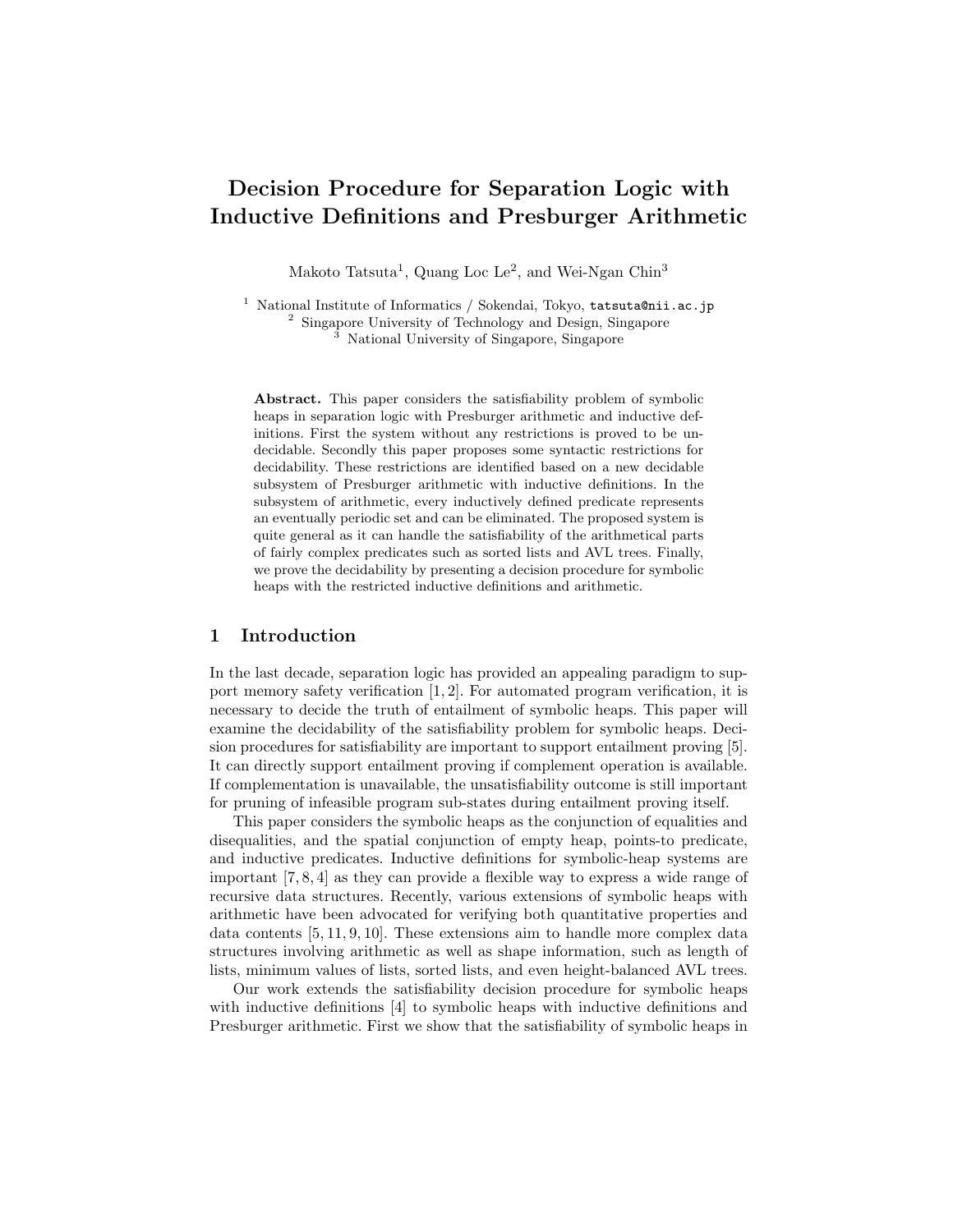the system SLA1 which includes (unrestricted) inductive definitions and Presburger arithmetic is undecidable. The undecidability is proved by simulating multiplication and reducing to it Peano arithmetic which is undecidable.

Next, we propose some restrictions on SLA1 to obtain a decidable subsystem, called SLA2. For this purpose, we will use the three ideas: (1) a decidable subsystem DPI of Presburger arithmetic and inductive definitions, (2) projections and unfolding trees, and (3) a periodic structure in the sequence of base pairs.

Our first idea is to propose the decidable system DPI as a subsystem of Presburger arithmetic and inductive definitions with some restrictions. Although the truth for Presburger arithmetic is known to be decidable [6], the decidability of Presburger arithmetic and inductive definitions is challenging; it is undecidable without any restrictions, since some inductive predicate can simulate multiplication and reduce Peano arithmetic to it. We will choose the restrictions so that inductive predicates exactly represent eventually periodic sets. Our choice is reasonable, since Presburger arithmetic is one of the strongest decidable systems and eventually periodic sets are the same as sets characterized by some Presburger arithmetical formulas [6]. Under this restriction, we can show the decidability by eliminating inductive predicates. Our restriction seems complicated, but it is quite general as it can handle non-trivial data structures, such as arithmetical parts of sorted lists and AVL trees.

Our second idea is to decide the satisfiability of a given symbolic heap in separation logic with inductive definitions and arithmetic by deciding the satisfiability of its spatial part and its numeric part. The former satisfiability always implies the latter satisfiability, but the converse does not necessarily hold. In order to synchronize these two parts and guarantee the converse, we will use unfolding trees, which are described, for example, in  $[7]$ . An unfolding tree  $T$ of an inductive predicate  $P$  specifies how  $P$  is unfolded. Thus,  $P$  unfolded by T is true in separation logic with inductive definitions and arithmetic iff the spatial projection of  $P$  unfolded by  $T$  is true in separation logic with inductive definitions and the numeric projection of  $P$  unfolded by  $T$  is true in arithmetic with inductive definitions.

Our third idea is to use base pairs. Brotherston et al [4] showed the satisfiability of symbolic heaps is decidable in the system of separation logic with inductive definitions. They introduced base pairs and an inductive predicate is interpreted by a set of base pairs. In this paper, we will use their ideas and interpret a symbolic heap without inductive predicates by a single base pair. One of the key observations is that we can find some periodic structure in a given sequence of the interpretations of symbolic heaps, since the set of base pairs is finite in our setting.

Then we will define the decidable system SLA2 as the system SLA1 with some restrictions to inductive definitions, so that the arithmetical part of inductive definitions are those of the system DPI. When the unfolding trees are linear, we can find some periodic structure in the sequence of base pairs that interpret the inductive predicate unfolded by those trees, which enables us to decide its satisfiability. For any tree-like data structures, the system SLA2 concurrently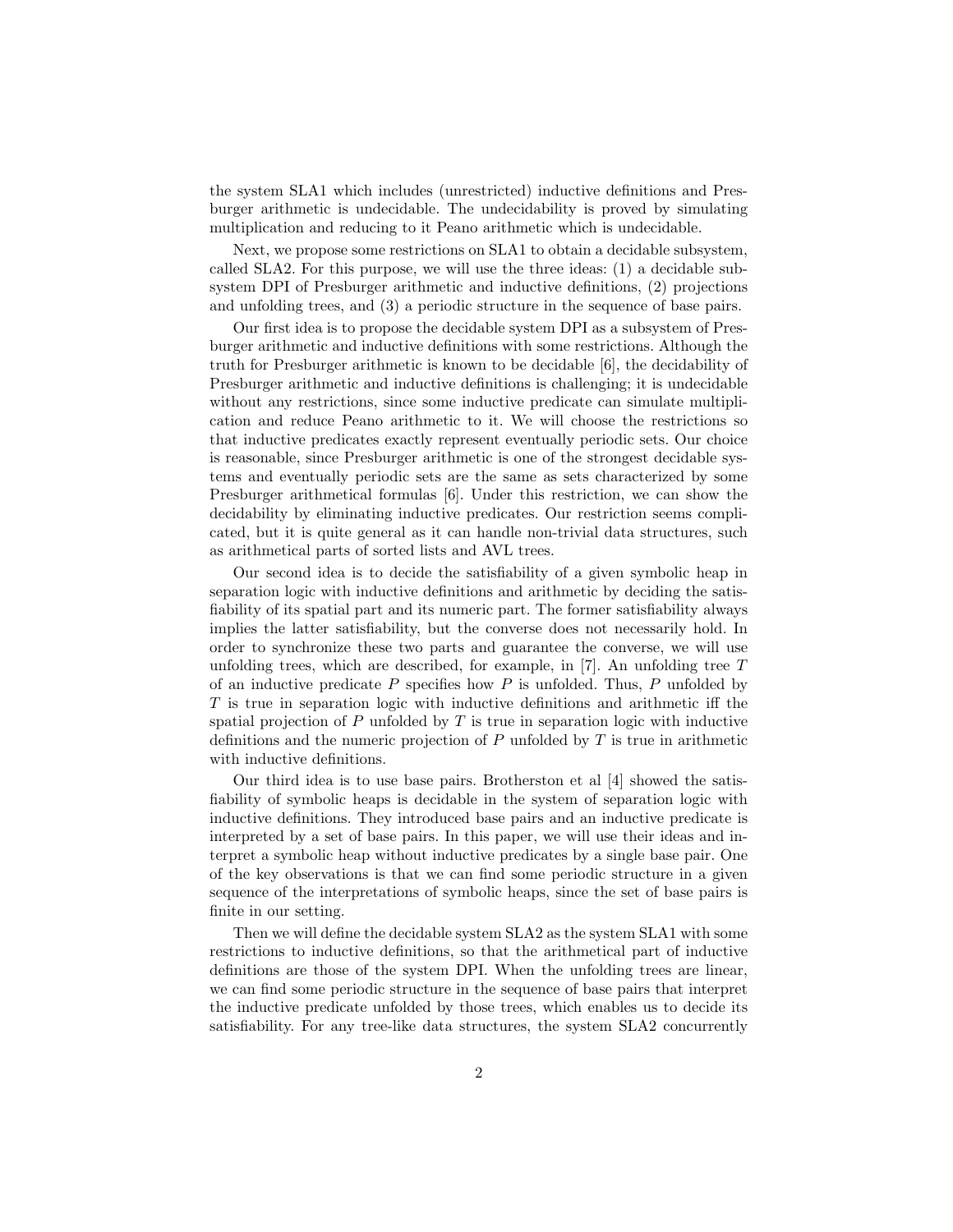allows size properties, such as the length of lists and the height of trees, and data information such as the minimum and the maximum of data.

To summarize, we make the following technical contributions in this paper: (1) We prove that SLA1 is undecidable. (2) We propose the decidable subsystem DPI of Presburger arithmetic with inductive definitions, and prove its decidability. (3) We present the decidable subsystem SLA2 of symbolic heaps with Presburger arithmetic and inductive definitions, provide its decision procedure, and prove its decidability.

The decidability results of this paper provide theoretical foundations to advance satisfiability decision procedures in verification systems of heapmanipulating programs, like  $[5, 11, 9, 10]$ . A system of symbolic heaps with inductive definitions and arithmetic adds significantly to the expressivity of our specification logic. However no decidability results for such a system have been achieved prior to our current proposal. For symbolic-heap systems with inductive definitions and without arithmetic, [4] shows the decidability of the satisfiability of symbolic heaps, and [7, 8] proves the decidability of the truth of the entailments of symbolic heaps under some restrictions such as bounded treewidth. For symbolic-heaps systems with arithmetic and without inductive definitions, entailment decision procedures for hard-coded predicates and entailment of prenex formulas with some quantification were proposed in  $[11, 9, 10, 3]$ . For symbolicheaps systems with inductive definitions and arithmetic, [5] provided a semidecision procedure for the validity of the entailments for symbolic heaps. Our results thus provide an important step towards state-of-the-art research on the decidability of symbolic heaps with inductive definitions and arithmetic.

Section 2 defines the system SLA1 and its semantics, and shows the undecidability. Section 3 proposes the decidable subsystem DPI of Presburger arithmetic with inductive definitions, and proves its decidability. The decidable system SLA2 is presented in Section 4. This section also defines unfolding trees and base pairs, and proves the decidability of SLA2 by providing its decision procedure. We conclude in Section 5.

## 2 System SLA1

We start off by defining the system SLA1 of separation logic and Presburger arithmetic with inductive definitions. By combination of separation logic and arithmetic, this system can describe range of complex data structures with pure properties, for example, sorted lists with length information.

#### 2.1 Syntax

We use vector notations **x** to denote a sequence  $x_1, \ldots, x_k$ .  $|\mathbf{x}|$  denotes the length of the sequence. For simplicity sometimes we also use a notation of a sequence to denote a set. We also write  $\mathbf{x} = \mathbf{y}$  to denote  $x_i = y_i$  for all i, and  $f(\mathbf{x})$  for the sequence  $f(x_1), \ldots, f(x_k)$ . We write  $\equiv$  for the syntactical equivalence. N denotes the set of natural numbers.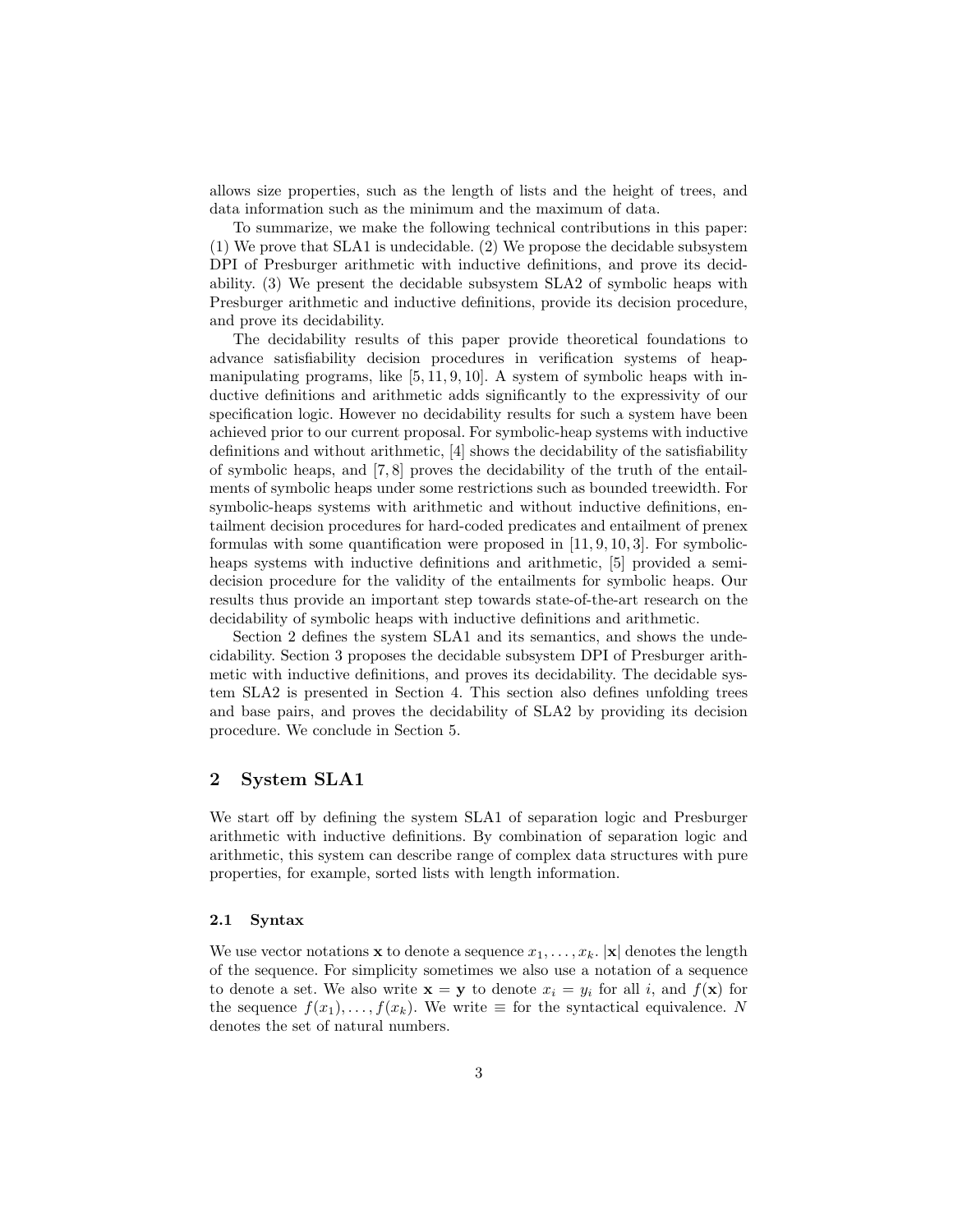```
Pointer terms t ::= x \mid \text{nil}Pure formulas \Pi ::= true | false | t = t | t \neq t | \Pi \wedge \PiInteger constants k ::= ... |-1|0|1|2|...Arithmetical terms a ::= x | k | k \times a | a + a | -a | \max(a, a) | \min(a, a)Arithmetical formulas \Lambda ::= true |a = a | a \leq a | \neg \Lambda | \Lambda \wedge \Lambda | \exists x \ldotp \LambdaTerms u ::= a | tSpatial formulas \Sigma ::= emp | t \mapsto (u_1, \dots, u_{NC}) | P(\mathbf{t}, \mathbf{a}) | \Sigma * \Sigma<br>Symbolic Heaps \phi ::= \Pi \wedge \Sigma \wedge \LambdaSymbolic Heaps \phiDefinition Clauses \Phi ::= \exists \mathbf{x} \cdot \phiDefinition Bodies \Psi ::= \Phi | \Psi \vee \PsiInductive Definitions pred P(x) \equiv \Psi
```
Fig. 1. Syntax of SLA1

The language of SLA1 is defined in Figure 1. We assume first-order variables Vars ::=  $x, y, v, \ldots$  and inductive predicate symbols  $P ::= P_1, P_2, \ldots$  We assume variables are implicitly classified into pointer variables and integer variables. NC is a positive number, which specifies the number of elements in a cell.

We often omit  $\Pi$  or  $\Lambda$  when they are true. SLA1 has an inductive definition system, which is a finite set of inductive definitions given by pred. The system SLA1 has symbolic heaps  $\Pi \wedge \Sigma$  as well as Presburger arithmetic  $\Lambda$  and inductive predicates P.

We assume  $*$  is more tightly bound than  $\wedge$ . We sometimes write  $*_{k}A_{k}$  for a sequence of separating conjunctions such as  $A_1 * A_2 * A_3$ . We often write  $a_1 a_2$ for  $a_1 \times a_2$ . We write  $FV(O)$  for the set of free variables in O where O is some syntactic object.

In the following, we illustrate the expressiveness of SLA1 with two examples and use them as running examples throughout the paper.

Example 1 (Sorted Lists). The following predicate sortll for sorted lists can be defined in SLA1.

pred sortll $(x, y, z) \equiv x \mapsto (z, \text{nil}) \wedge y = 1$  $\vee \exists x_1y_1z_1.x \mapsto (z, x_1) * \text{sortl1}(x_1, y_1, z_1) \wedge y = y_1 + 1 \wedge z \leq z_1.$ 

 $y$  and z represent the length and the minimum value of the list respectively.

Example 2 (AVL Trees). The following predicate av1 for AVL trees can be defined in SLA1.

$$
\begin{aligned} \text{pred av1}(x, h) &\equiv \text{emp} \land x = \text{nil} \land h = 0 \lor \\ &\exists x_1 x_2 h_1 h_2 \ldots \rightarrow (x_1, x_2) * \text{av1}(x_1, h_1) * \text{av1}(x_2, h_2) \\ &\land h = \max(h_1, h_2) + 1 \land -1 \le h_1 - h_2 \le 1. \end{aligned}
$$

h is the height of the tree.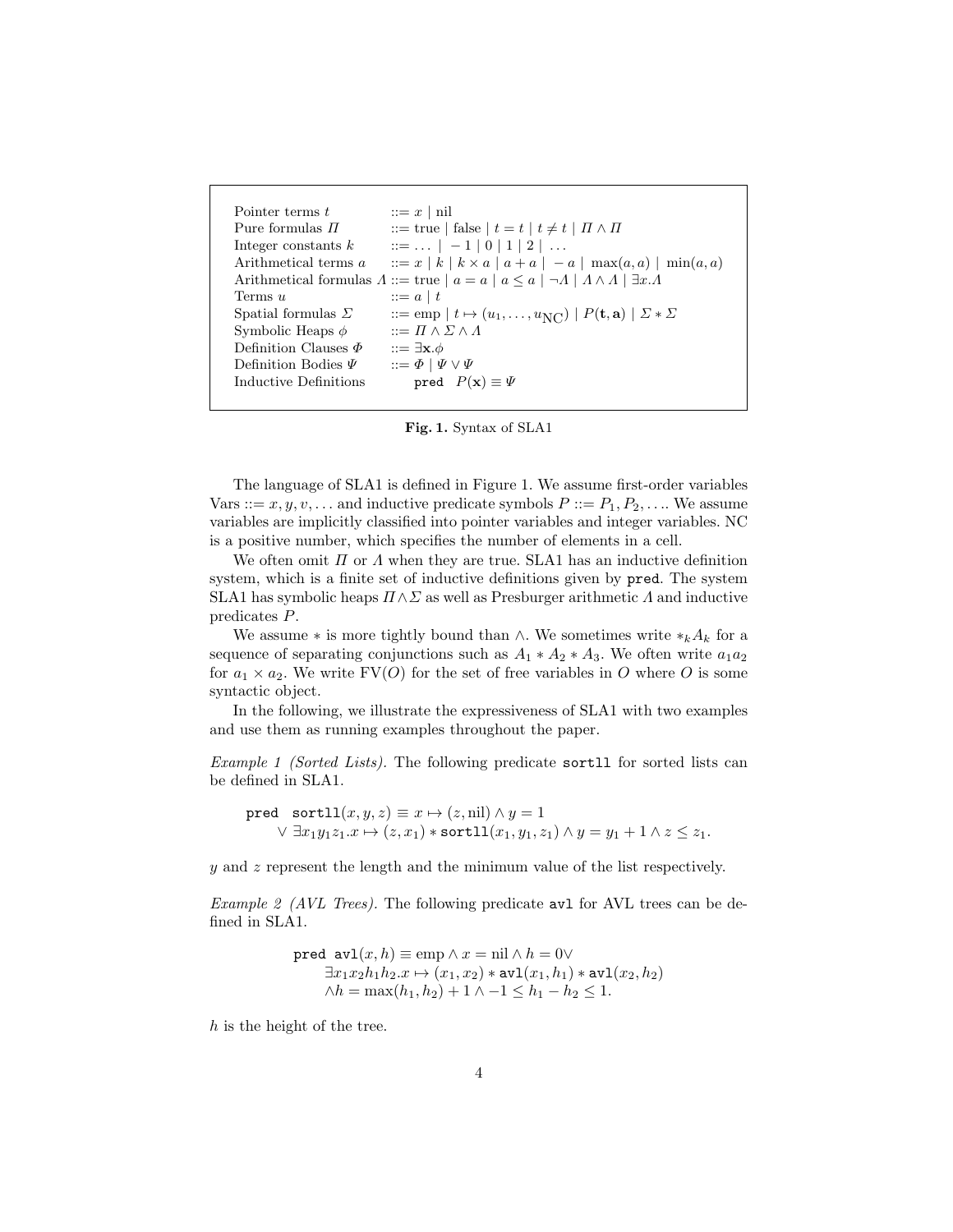We call a definition clause a base case when it does not contain any inductive predicates, and we call a definition clause an induction case when some inductive predicates appear in it.

We write  $\Psi[x := t]$  for ordinary capture-avoiding substitution.  $\Phi_1[P :=$  $\lambda$ **x**. $\Phi_2$  is defined as the definition clause obtained for  $\Phi_1$  by replacing every  $P(\mathbf{t})$  by  $\Phi_2[\mathbf{x} := \mathbf{t}]$  and moving existential quantifiers to the head. We often write  $\Phi[P,\ldots,P]$  to explicitly show occurrences of an inductive predicate P. When we use  $\Phi_1[P]$ , we write  $\Phi_1[\lambda \mathbf{x} \cdot \Phi_2]$  for  $\Phi_1[P][P] := \lambda \mathbf{x} \cdot \Phi_2$ .

For an induction case  $\Phi[P]$  with one occurrence of P and  $n \geq 0$ , we define

$$
\begin{aligned} \Phi^0[P] &\equiv P(\mathbf{x}), \\ \Phi^{n+1}[P] &\equiv \Phi[\lambda \mathbf{x}. \Phi^n[P]]. \end{aligned}
$$

#### 2.2 Semantics

We write **Z** for the set of integers. We assume the set Val of values and the set Loc of addresses such that Val =  $\mathbf{Z} \cup \{\text{null}\}\$ and Val ∩ Loc =  $\emptyset$ . We use

$$
Heaps = Loss \rightarrow_{fin} (Loc \cup Val)^{NC},
$$
  
Stores = Vars  $\rightarrow$  Loc  $\cup$  Val.

We assume a cell will be interpreted by  $(Loc\cup Val)^{NC}$  and  $s(nil) = null$ . We use s and h by assuming s  $\in$  Stores and  $h \in$  Heaps. We also assume that  $s(k) = k$ for an integer constant k, and  $\times, +, -$ , max,min, $\lt$  are interpreted for integers by a usual semantics, and the interpretation  $s \models A$  for an arithmetic formula A is defined using the standard model of integers Z.

The semantics  $s, h \models \exists z. \phi$  of this logic is defined in a usual way as follows.

 $s = t_1 = t_2$  if  $s(t_1) = s(t_2)$ ,  $s \models t_1 \neq t_2 \text{ if } s(t_1) \neq s(t_2),$  $s \models \Pi_1 \land \Pi_2$  if  $s \models \Pi_1$  and  $s \models \Pi_2$ ,  $s, h \models \text{emp if } \text{Dom}(h) = \emptyset,$  $s, h \models t \mapsto (t_1, \ldots, t_n)$  if  $Dom(h) = \{s(t)\}\$ and  $h(s(t)) = (s(t_1), \ldots, s(t_n)),$  $s, h \models \Sigma_1 * \Sigma_2$  if  $s, h_1 \models \Sigma_1$  and  $s, h_2 \models \Sigma_2$  for some  $h_1 + h_2 = h$ ,  $s, h \models P_i^0(\mathbf{t})$  does not hold,  $s, h \models P_i^{k+1}(\mathbf{t})$  if  $s, h \models \Phi[P_i := P_i^k](\mathbf{t})$  for some definition clause  $\Phi$  of  $P_i$ ,  $s, h \models P_i(\mathbf{t})$  if  $s, h \models P_i^m(\mathbf{t})$  for some  $m$ ,  $s, h \models \Pi \land \Sigma \land \Lambda$  if  $s \models \Pi$  and  $s, h \models \Sigma$  and  $s \models \Lambda$ , and

 $s, h \models \exists z \mathbf{z} \phi$  if  $s[z := b], h \models \exists \mathbf{z} \phi$  for some  $b \in \text{Loc} \cup \{\text{null}\}\$  with a pointer variable z and some  $b \in Z$  with an integer variable z.

## 2.3 Undecidability in SLA1

This section shows that without any restrictions on the shape of inductive definitions, the satisfiability is undecidable in SLA1.

Theorem 2.1 The satisfiability of symbolic heaps is undecidable in SLA1.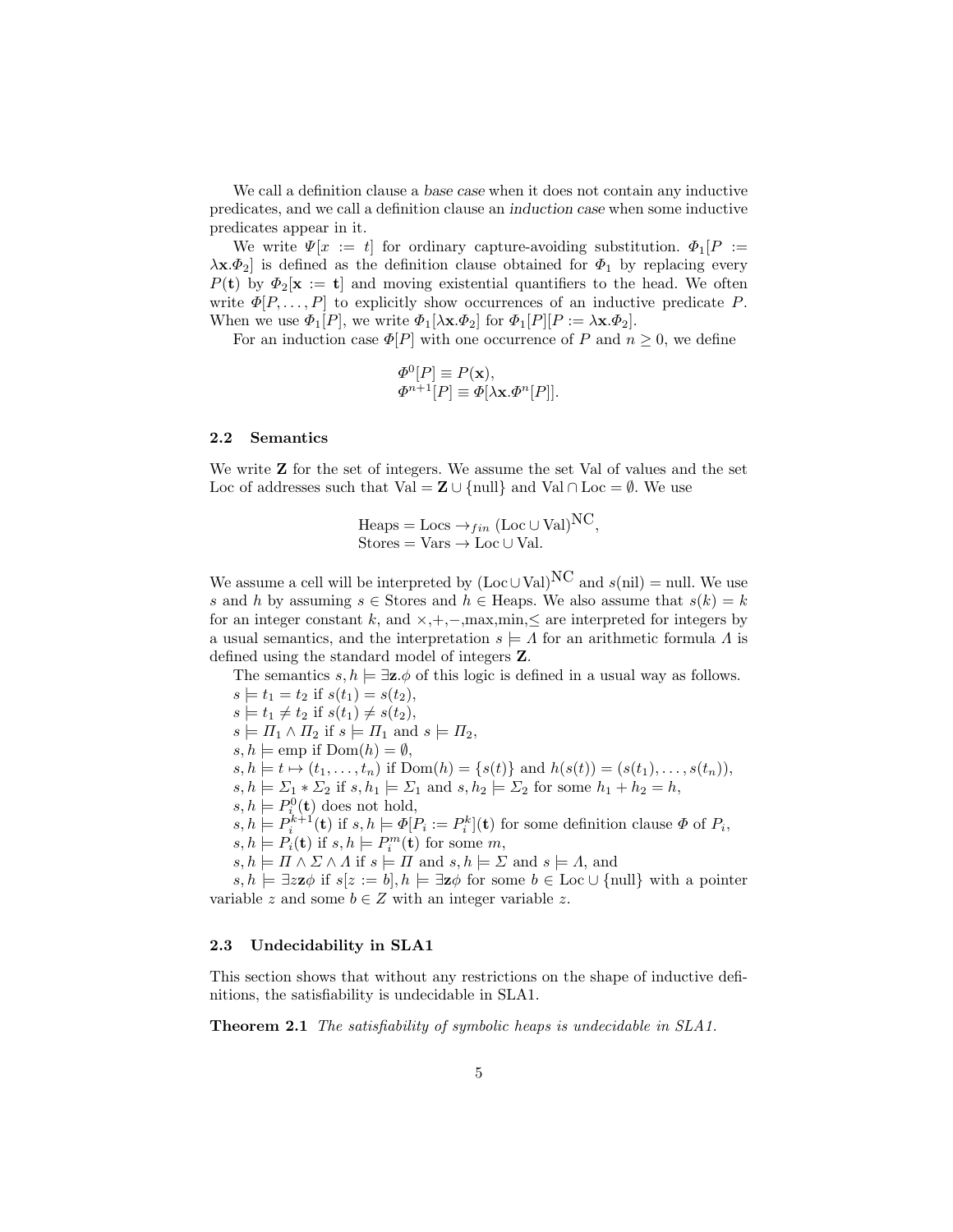Proof. For any primitive recursive function  $f(\mathbf{x})$ , there is an inductive predicate F such that for any numbers  $\mathbf{n}, m, f(\mathbf{n}) = m$  iff  $s_0, h_0 \models F(\mathbf{n}, m)$  where  $s_0$ is the dummy store such that  $s_0(x) = \text{null}$  for all x, and  $h_0$  is the empty heap such that  $Dom(h_0) = \emptyset$ . In this case, we say the inductive predicate F represents the primitive recursive function  $f$ . We can show it by induction on the definition of f. We will show only the following cases, since they are only interesting cases.

Case 1. Assume f is the successor function. We define

$$
F(x, y) \equiv y = x + 1 \land \text{emp.}
$$

Then  $m = n + 1$  iff  $s_0, h_0 \models F(n, m)$ .

Case 2. Assume a primitive recursive function  $f(x, y)$  is defined by

$$
f(0, y) = g(y), f(x + 1, y) = h(x, y, f(x, y)).
$$

By induction hypothesis for  $g$  and  $h$  we have inductive predicates  $G$  and  $H$  that represent g and h respectively. We define the inductive predicate  $F$  by

$$
F(x, y, z) \equiv x = 0 \land G(y, z) \land \text{emp} \lor \exists x_1 \ldots x = x_1 + 1 \land F(x_1, y, z_1) * H(x, y, z_1, z).
$$

Then F represents f, namely,  $f(n, m) = l$  iff  $s_0, h_0 \models F(n, m, l)$ .

Let  $T(x, y, z)$  be Kleene's T predicate, namely, for any numbers  $n, m, l$ ,  $T(n, m, l)$  is true iff the *n*-th partial recursive function with input m terminates with the computation history coded by  $l$ .

Since  $T$  is primitive recursive (namely, its characteristic function is a primitive recursive), there is an inductive predicate  $T'$  such that  $T(n, m, l)$  is true iff  $s_0, h_0 \models T'(n, m, l).$ 

Hence the *n*-th partial recursive function with input  $m$  terminates iff  $T'(n, m, x)$  is satisfiable in SLA1. Hence the satisfiability in SLA1 would solve the halting problem if the satisfiability in SLA1 were decidable. Consequently the satisfiability in SLA1 is undecidable.  $\Box$ 

## 3 Presburger Arithmetic with Inductive Definitions

In this section, we define the system PI of Presburger arithmetic with positive inductive definitions. The truth in this system is undecidable. We will use this system as our starting point for constructing a decidable subsystem.

## 3.1 Presburger Arithmetic with Positive Inductive Definitions

Definition 3.1 (System PI) We assume the same first-order variables, the same inductive predicate symbols, the same integer constants, the same arithmetical terms, and the same arithmetical formulas as those of SLA1 presented in Figure 1. For PI, we define the following.

 $\phi ::= \Lambda \mid P(\mathbf{a}) \mid \phi \land \phi.$ Formulas  $\Phi ::= \exists \mathbf{x}.\phi$ . Definition Bodies  $\Psi ::= \Phi | \Psi \vee \Psi$ . Inductive Definitions pred  $P_i(\mathbf{x}) \equiv \Psi$ .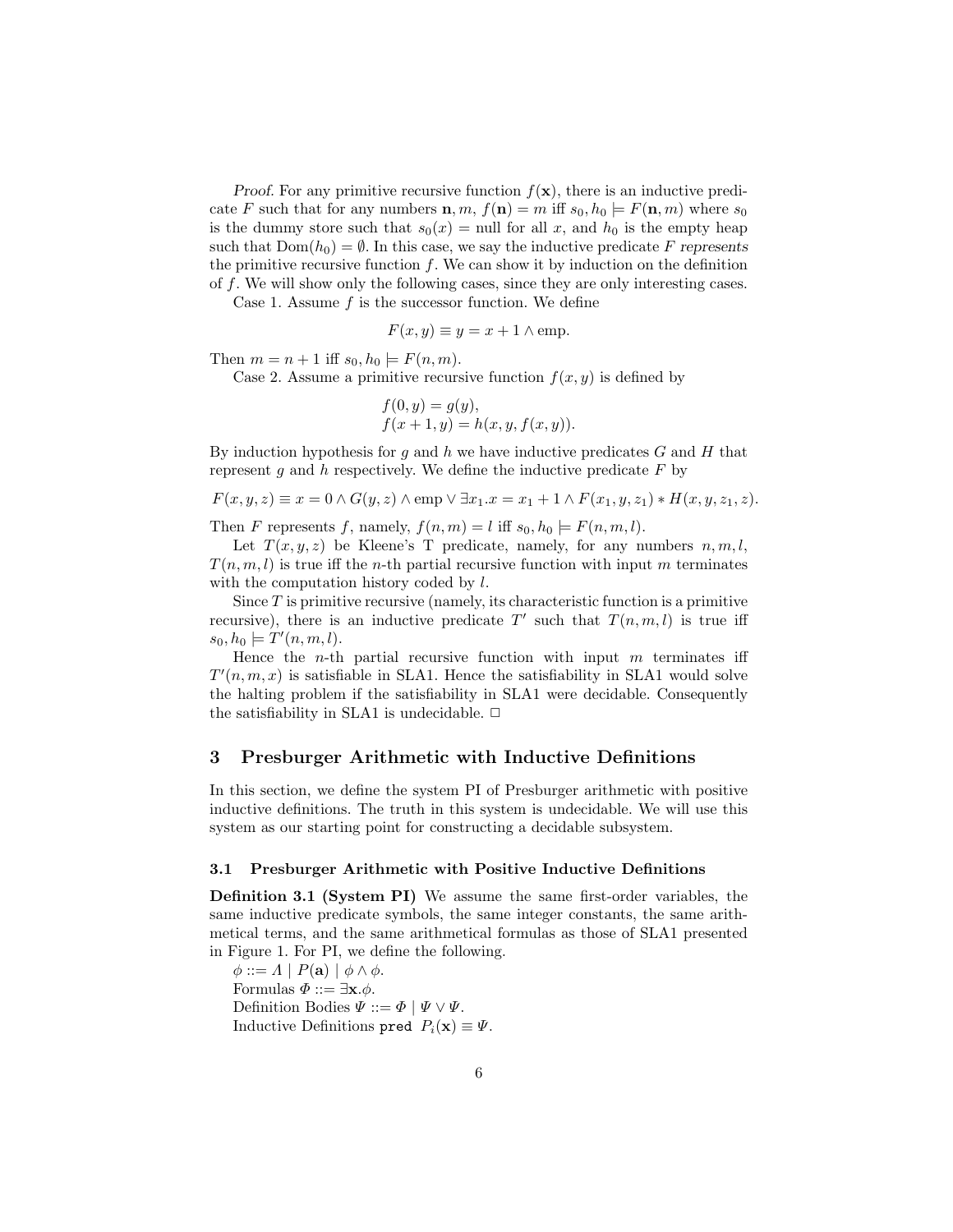a is interpreted in **Z**. We define the truth of  $\Lambda$  by the standard model of integers. We interpret an inductive predicate by the least fixed point in a usual way.

The truth of formulas in this system is undecidable for the following reason. We can define multiplication as follows:

$$
\text{pred } P(x, y, z) \equiv x = 0 \land z = 0 \lor \exists x_1 z_1 \ldots x = x_1 + 1 \land P(x_1, y, z_1) \land z = z_1 + y.
$$

Then  $P(x, y, z)$  is true iff  $x \times y = z$  is true. Since Presburger arithmetic with multiplication is equivalent to Peano arithmetic, the truth of this system is undecidable.

## 3.2 Decidable subsystem DPI

We define a subsystem DPI of Presburger arithmetic with inductive definitions. The idea is that we impose some restrictions on the inductive definitions so that every inductive predicate defines some eventually periodic set. Since the decidability proof of Presburger arithmetic relies on the fact that a definable set is exactly an eventually periodic set, this restriction enables us to use the same proof idea for its extension with inductive definitions.

We explain our ideas of restrictions. (1) We assume we have only single induction (namely we do not use mutual induction). Moreover we assume we have at most one induction case. These restrictions enable us to compute the inductive predicates by iteration of the induction case to the base case. (2) When we have more than one arguments of inductive predicates, the  $i$ -th argument uses only the i-th arguments of recursive calls. For example, when the induction case of  $P(x, y)$  has recursive calls  $P(x_1, y_1)$  and  $P(x_2, y_2)$ , then x is computed by using only  $x_1$  and  $x_2$ , and y is computed by using only  $y_1$  and  $y_2$ . (3) We assume the induction case has some shape like  $\exists x_1(x = x_1 + c \land P(x_1))$ . In this case, by letting  $Q$  be the set represented by the base case,  $P$  represents the set  ${x + nc \mid x \in Q, n \in N}$ , which is eventually periodic. We assume this shape of induction case for some argument, for example, the  $j$ -th argument. (4) For the other arguments (the *i*-th argument where  $i \neq j$ ), we assume we reach the fixed point by applying the induction case once. For example, if the induction case for  $P(x)$  is  $\exists x_1(x \geq x_1 \land P(x_1))$ , this restriction is satisfied.

Definition 3.2 (System DPI) The language of DPI is the same as that of PI except inductive definitions. The inductive definitions of DPI are defined as those of PI with the following restriction: every inductive definition has the shape

$$
\text{pred } P(\mathbf{x}) \equiv \Lambda, \qquad \text{or} \qquad \text{pred } P(\mathbf{x}) \equiv \bigwedge_{1 \leq i \leq m} \Lambda_{0,i} \vee \exists \mathbf{z}. \bigwedge_{1 \leq i \leq m} \Lambda_i \wedge \bigwedge_{1 \leq l \leq L} P(\mathbf{z}^l)
$$

where m is the arity of P,  $\text{FV}(A_{0,i}) \subseteq \{x_i\}$ ,  $\mathbf{z} \supseteq \mathbf{z}^l$ , there is j such that  $A_i$  is either of  $x_i = f(\mathbf{z}_i)$ ,  $x_i \ge f(\mathbf{z}_i)$ , or  $x_i \le f(\mathbf{z}_i)$  for all  $i \ne j$ , and  $\Lambda_j$  is either of the following:

- (1)  $x_j = f(\mathbf{z}_j) + c \wedge A'$ ,
- (2)  $x_j \geq f(\mathbf{z}_j) + c \wedge \Lambda'$ ,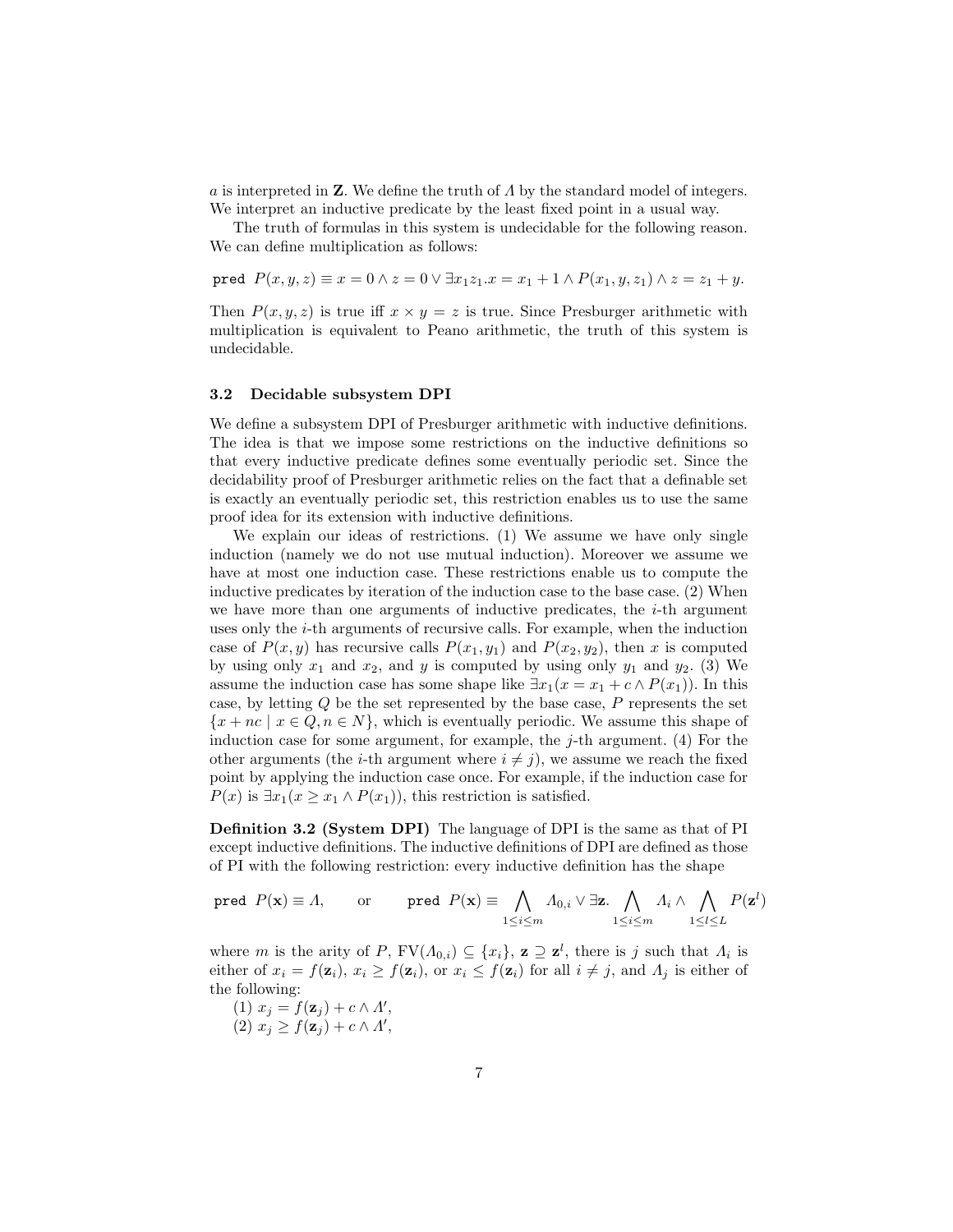- (3)  $x_j \leq f(\mathbf{z}_j) + c \wedge A'$ ,
- (4) a conjunction of the following forms with some integer constant  $n > 0$ :

 $\Lambda', \quad nx_j = f(\mathbf{z}_j), \quad nx_j \ge f(\mathbf{z}_j), \quad \text{or } nx_j \le f(\mathbf{z}_j),$ where c is some integer constant,  $\mathbf{z}_j$  is  $z_j^1, \ldots, z_j^L, \Lambda'$  is an arithmetical formula such that  $\mathrm{FV}(A') \subseteq \mathbf{z}_j$  and  $A'[\mathbf{z}_j := z]$  is true for any  $z, f(\mathbf{z}_j)$  is a combination of  $z_j^1, \ldots, z_j^L$  with max, min, defined by

$$
f(\mathbf{z}_j) ::= z_j^l \mid \max(f(\mathbf{z}_j), f(\mathbf{z}_j)) \mid \min(f(\mathbf{z}_j), f(\mathbf{z}_j)),
$$

and f's may be different from each other in the conjunction of (4).

Note that in DPI, each inductive definition has at most one induction case, and mutual inductive definitions are not allowed.

Example 3 (Arithmetical Part of Sorted List Predicate). Let  $\text{sortll}^N$  be an inductive predicate symbol. The arithmetical part  $\text{sort11}^N$  of the predicate sort11 is inductively defined by

pred sortll<sup>N</sup> $(y, z) \equiv y = 1 \vee \exists y_1 z_1$ .sortll<sup>N</sup> $(y_1, z_1) \wedge y = y_1 + 1 \wedge z \leq z_1$ .

Example 4 (Arithmetical Part of AVL Tree Predicate). Let  $\text{av1}^N$  be an inductive predicate symbol. The arithmetical part  $av1^N$  of the predicate  $av1$  is inductively defined by

$$
\begin{aligned} \text{pred av1}^N(h) &\equiv h = 0 \lor \exists h_1 h_2 . \text{av1}^N(h_1) \land \text{av1}^N(h_2) \\ \land h &= \max(h_1, h_2) + 1 \land -1 \le h_1 - h_2 \le 1. \end{aligned}
$$

**Definition 3.3** A set  $S$  of integers is defined to be eventually periodic if there are some  $M \geq 0, p_1, p_2 > 0$  such that  $n \in S$  iff  $n + p_1 \in S$  for all  $n \geq M$ , and  $n \in S$  iff  $n - p_2 \in S$  for all  $n \leq -M$ . Then we call the set  $(M, p_1, p_2)$ -periodic.

**Lemma 3.4** If  $S \neq \emptyset$  is  $(M, p_1, p_2)$ -periodic, then  $\{x \mid nx = y, y \in S\}$  is  $(M, p_1, p_2)$ -periodic for  $n > 0$ .

Proof. Let S' be  $\{x \mid nx = y, y \in S\}$ . Assume  $x \in S'$  and  $x \geq M$ . There is y such that  $nx = y$  and  $y \in S$ . Since  $y = nx \ge x \ge M$  and  $n(x+p_1) = nx + np_1 =$  $y + np_1 \in S$ , we have  $x + p_1 \in S'$ .

Assume  $x + p_1 \in S'$  and  $x \geq M$ . There is y such that  $n(x + p_1) = y$  and  $y \in S$ . Since  $y - np_1 = nx \ge x \ge M$  and  $nx = y - np_1 \in S$ , we have  $x \in S'$ . Similarly for  $x \leq -M$ ,  $x \in S'$  iff  $x - p_2 \in S'$ .

Hence S' is  $(M, p_1, p_2)$ -periodic.  $\Box$ 

Theorem 3.5 (Inductive Predicate Elimination) For every inductive predicate P, there is a formula  $\Lambda$  equivalent to  $P(\mathbf{x})$  such that  $\Lambda$  does not contain any inductive predicates.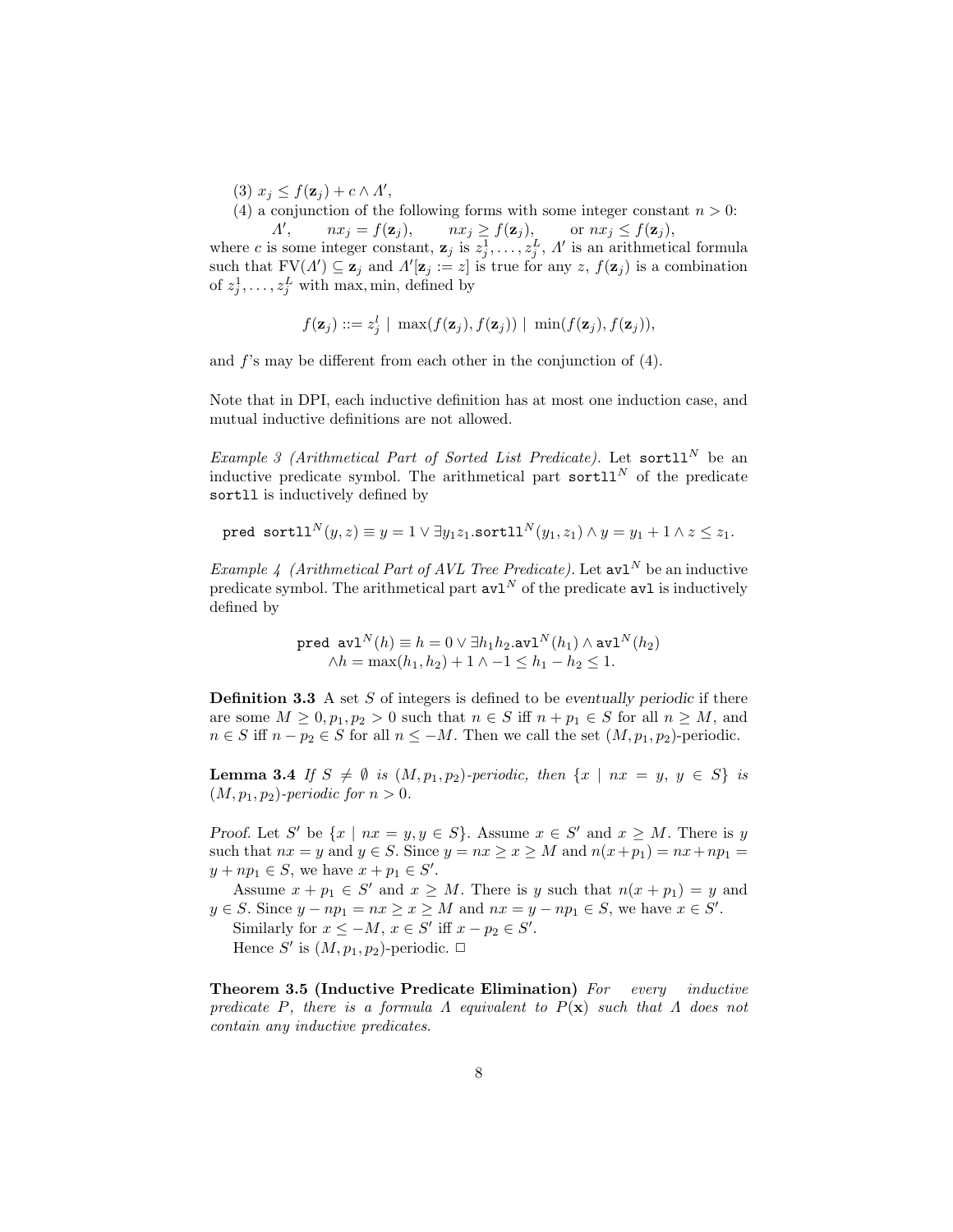Proof. Let

$$
\text{pred } P(\mathbf{x}) \equiv \bigwedge_{\substack{1 \leq i \leq m \\ 1 \leq i \leq m}} \Lambda_{0,i} \vee \Phi_1,
$$

$$
\Phi_1 \equiv \exists \mathbf{z}. \bigwedge_{\substack{1 \leq i \leq m \\ 1 \leq i \leq m}} \Lambda_i \wedge \bigwedge_{l} P(\mathbf{z}^l).
$$

Let  $\mathbf x$  be  $(x_1,\ldots,x_m)$ , S be  $\{\mathbf x \mid P(\mathbf x)\}$ , Q be  $\{\mathbf x \mid \bigwedge$ i  $\Lambda_{0,i}\}, S_i$  be  $\{x_i \mid P(\mathbf{x})\},\$ 

and  $Q_i$  be  $\{x_i \mid A_{0,i}\}$ . We have  $Q = Q_1 \times \ldots \times Q_m$ .

Since  $\{f(\mathbf{z}_i) \mid \bigwedge z_i^l \in X\} = X$ , we have the following facts:  $\{x_i \mid x_i =$ l

 $f(\mathbf{z}_i) \wedge \bigwedge$ l  $z_i^l \in X$ } = X, { $x_i | x_i \ge f(\mathbf{z}_i) \wedge \bigwedge$ l  $z_i^l \in X$ } =  $X_+$ , and  $\{x_i \mid x_i \leq$  $f(\mathbf{z}_i) \wedge \bigwedge z_i^l \in X$  = X<sub>-</sub>, where  $X_+$  is  $\emptyset$  if  $X = \emptyset$ ,  $\{z \mid z \geq \min X\}$  if  $\min X$ 

exists, **Z** otherwise, and X<sub>-</sub> is  $\emptyset$  if  $X = \emptyset$ ,  $\{z \mid z \le \max X\}$  if  $\max X$  exists, **Z** otherwise.

Define  $F: p(\mathbf{Z}^m) \to p(\mathbf{Z}^m)$  by  $F(X)=Q \cup {\mathbf{x} \mid \Phi_1[\lambda \mathbf{x}.(\mathbf{x} \in X)]}.$  Then  $S = \bigcup_{n=0}^{\infty} F^n(\emptyset)$ . We define  $F_j : p(\mathbf{Z}) \to p(\mathbf{Z})$  by  $F_j(X) = Q_j \cup \{x_j \mid A_j \wedge \bigwedge z_j^l \in X\}.$ 

By the above facts, the *i*-th element of  $F^n(\emptyset)$  is  $Q_i$ ,  $Q_{i+}$ , or  $Q_{i-}$  for all  $i \neq j$ and  $n > 1$ . Hence  $S = S_1 \times \ldots \times S_m$  where  $S_i = Q_i, Q_{i+1}$ , or  $Q_{i-1}$  for all  $i \neq j$ , and  $S_j = \bigcup_{n=0}^{\infty} F_j^n(\emptyset)$ , since the j-th value  $x_j$  depends on only the previous j-th values  $z_i$  in the definition of P.

It is known that a set definable in Presburger arithmetic is exactly an eventually periodic set [6]. Hence each  $Q_j$  is eventually periodic. Let  $Q_j$  be  $(M, p_1, p_2)$ periodic.

We show  $S_i$  is eventually periodic by considering cases by the cases (1) to (4) in the restriction 2 according to the shape of  $\Lambda_j$ .

We have the fact (a) :  $\{f(\mathbf{z}_j) | \bigwedge z_j^l \in X \wedge \Lambda'\} = X$ . We can show it as l

follows: take a in the righthand side. By taking  $z_j^l$  to be a, since  $\Lambda'[\mathbf{z}_j := a]$  is true and  $f(\mathbf{z}_i) = a$ , we have a is in the lefthand side.

The case (1).  $\Lambda_j$  is  $x_j = f(\mathbf{z}_j) + c \wedge \Lambda'$ . We have  $F_j(X) = Q_j \cup \{x + c \mid x \in X\}$ and  $S_j = \{x + nc \mid x \in Q_j, n \in N\}$ . Let  $R_i$  be  $\{x \in Q_j \mid x \equiv i \pmod{c}\}$ . Assume  $c > 0$ . Define  $R'_i$  as  $\emptyset$  if  $R_i = \emptyset$ ,  $\{k_i + nc \mid n \in N\}$  if  $R_i$  has the minimum  $k_i$ , and  $\{x \mid x \equiv i \pmod{c}\}$  otherwise. Then  $S_j = \bigcup_{0 \leq i < c} R'_i$ . Then  $S_j$  is  $(M', c, p_2)$ -periodic where  $M' = \max_{0 \leq i < c} (M, |k_i|)$ . Similarly, if  $c < 0$  then  $S_j$  is  $(M', p_1, -c)$ -periodic where  $M' = \max_{0 \leq i < c} \{ M, |k_i| \mid R_i \text{ has the maximum } k_i \}.$ If  $c = 0$ , then  $S_j = Q_j$  and  $S_j$  is  $(M, p_1, p_2)$ -periodic.

The case (2).  $\Lambda_j$  is  $x_j \ge f(\mathbf{z}_j) + c \wedge \Lambda'$ . We have  $F_j(X) = Q_j \cup \{x \mid x \ge f(\mathbf{z}_j) + c \wedge \Lambda'\}$ .  $x' + c, x' \in X$ . If  $Q_j = \emptyset$ , then  $S_j = \emptyset$ . Assume  $Q_j \neq \emptyset$ .  $S_j$  is **Z** if  $Q_j$  does not have any minimum. Assume  $Q_j$  has the minimum. If  $c < 0$  then  $Q_j = \mathbf{Z}$ . If  $c \geq 0$  then  $S_j$  is  $Q_j \cup \{x \mid x \geq \min Q_j + c\}$ . Hence either is eventually periodic.

The case (3).  $\Lambda_j$  is  $x_j \le f(\mathbf{z}_j) + c \wedge \Lambda'$ . This case is shown in a similar manner to the case (2).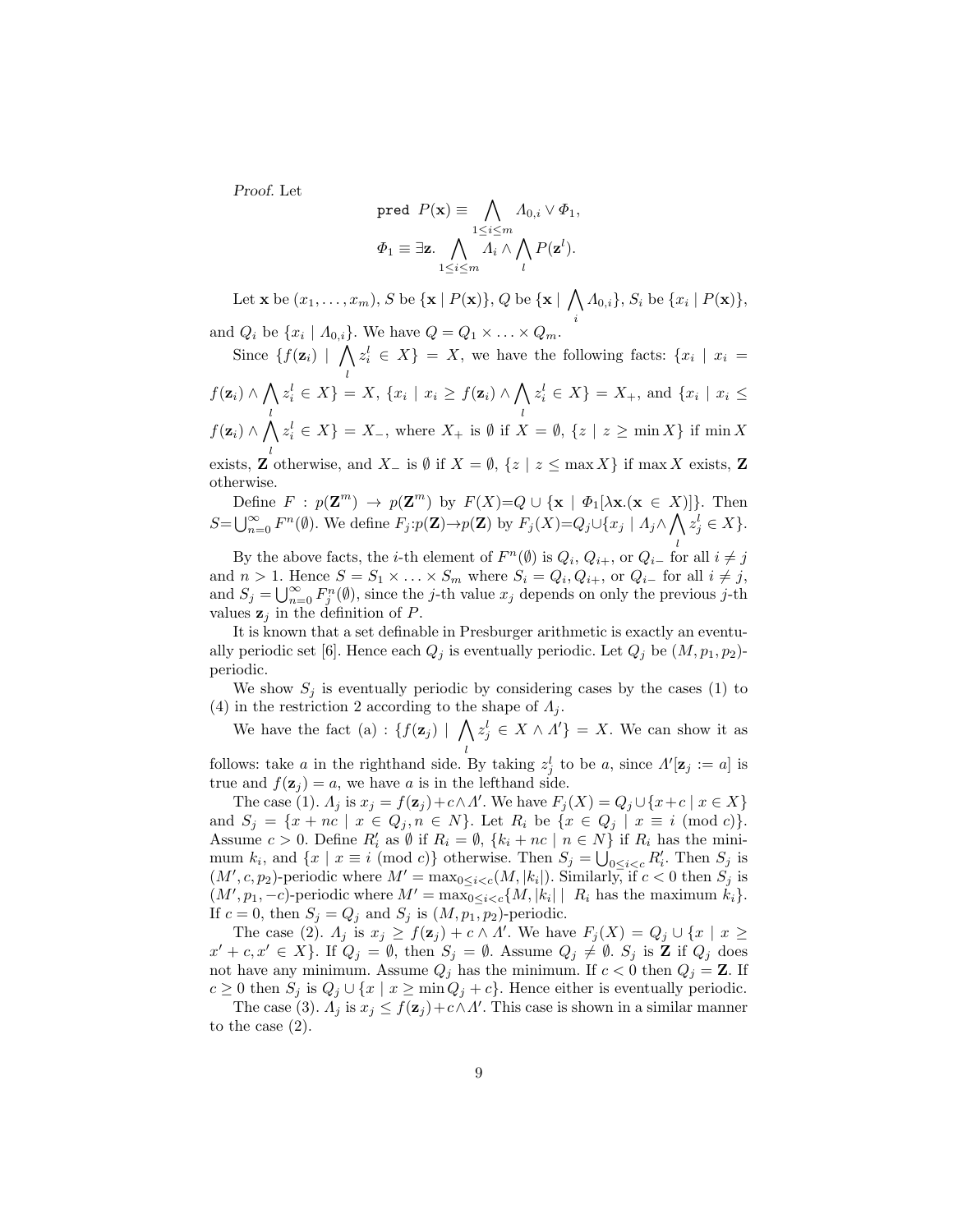The case (4).  $\Lambda_j$  is a conjunction of the forms  $\Lambda', nx_j = f_1(\mathbf{z}_j), nx_j \ge f_2(\mathbf{z}_j)$ , and  $nx_j \leq f_3(\mathbf{z}_j)$ . First we show  $S_j$  is  $(M, p_1, p_2)$ -periodic when  $\Lambda_j$  is either  $nx_j = f(\mathbf{z}_j) \wedge A', nx_j \ge f(\mathbf{z}_j) \wedge A', \text{ or } nx_j \le f(\mathbf{z}_j) \wedge A'.$ 

Case (4).1.  $\Lambda_j$  is  $nx_j = f(\mathbf{z}_j) \wedge \Lambda'$ . If  $Q_j = \emptyset$ , then  $S_j = \emptyset$  and it is  $(M, p_1, p_2)$ periodic. If  $Q_i \neq \emptyset$ , by Lemma 3.4 and the fact (a),  $S_i$  is  $(M, p_1, p_2)$ -periodic.

Case (4).2.  $\Lambda_j$  is  $nx_j \ge f(\mathbf{z}_j) \wedge \Lambda'$ . If  $Q_j = \emptyset$ , then  $S_j = \emptyset$ . Assume  $Q_j \ne \emptyset$ . If  $Q_j$  does not have any minimum,  $S_j = \mathbf{Z}$ . Assume  $Q_j$  has the minimum k. If X has the minimum,  $F_j(X) = Q_j \cup \{x \mid x \geq \lfloor (\min X)/n \rfloor\}$ . By this,  $S_j$  is  ${x \mid x \ge k}$  if  $k > 0$  and  $n = 1, \{x \mid x > 0\}$  if  $k > 0$  and  $n > 1, \{x \mid x \ge 0\}$ if  $k = 0$ ,  $\{x \mid x \ge k\}$  if  $k < 0$ . Moreover  $k ≥ -M$ . Hence either is  $(M, p_1, p_2)$ periodic.

Case (4).3.  $\Lambda_j$  is  $nx_j \le f(\mathbf{z}_j) \wedge \Lambda'$ . In a similar way to the case (4).2, we can show  $S_i$  is  $(M, p_1, p_2)$ -periodic.

We have shown  $S_j$  is  $(M, p_1, p_2)$ -periodic when  $\Lambda_j$  is either  $nx_j = f(\mathbf{z}_j) \wedge \Lambda'$ ,  $nx_j \ge f(\mathbf{z}_j) \wedge A', \text{ or } nx_j \le f(\mathbf{z}_j) \wedge A'.$ 

We show the general case when  $\Lambda_j$  is  $\bigwedge$ k  $\Lambda'_k$  where  $\Lambda'_k$  is either  $nx_j = f_1(\mathbf{z}_j) \wedge$ 

$$
\Lambda', nx_j \ge f_2(\mathbf{z}_j) \wedge \Lambda', \text{ or } nx_j \le f_3(\mathbf{z}_j) \wedge \Lambda'. \text{ Let } F'_k(X) = Q_j \cup \{x_j \mid \Lambda'_k \wedge \bigwedge_l z_j^l \in X\}
$$

and  $S'_k$  be the least fixed point of  $F'_k$ . Since the least fixed point of  $\bigcap_k F'_k(X)$  is the intersection of the least fixed points of  $F'_{k}(X)$  for all k, we have  $S_{j} = \bigcap_{k} S'_{k}$ . We have the fact: if  $X_i$  is  $(M, p_1, p_2)$ -periodic for all i, then  $\bigcap_i X_i$  is also  $(M, p_1, p_2)$ periodic. By this fact, since  $S'_{k}$  is  $(M, p_1, p_2)$ -periodic for all k,  $S_j$  is  $(M, p_1, p_2)$ periodic.

We have shown that the truth of  $P(x_1, \ldots, x_m)$  is equivalent to  $\bigwedge (x_i \in$  $1\leq i\leq m$ 

$$
Q_i) \vee x_j \in (S_j - Q_j) \wedge \bigwedge_{1 \le i \le m, j \ne i} (x_i \in S_i) \text{ and each of } Q_i, Q_j, S_i, S_j \text{ is eventually}
$$

periodic. Since an eventually periodic set is definable by a Presburger formula [6], we have a formula that does not contain any inductive predicates and is equivalent to  $P(x_1, \ldots, x_m)$ .  $\Box$ 

The decision procedure for DPI is obtained by computing the above  $M, p_1, p_2$ and  $S_i$  according to the decidability proof.

#### 4 Decidable Subsystem SLA2

In this section we define a decidable subsystem SLA2 of the system SLA1.

## 4.1 Syntax of SLA2

First we define a numeric projection from SLA1 to PI. Next we define a spatial projection from SLA1 to the symbolic-heap system presented in [4] (we call it SL).

We define the system SL. The difference from the system in [4] is that the number of elements in a cell is fixed to be NC in SL and SL has only single induction (namely, it does not have mutual induction).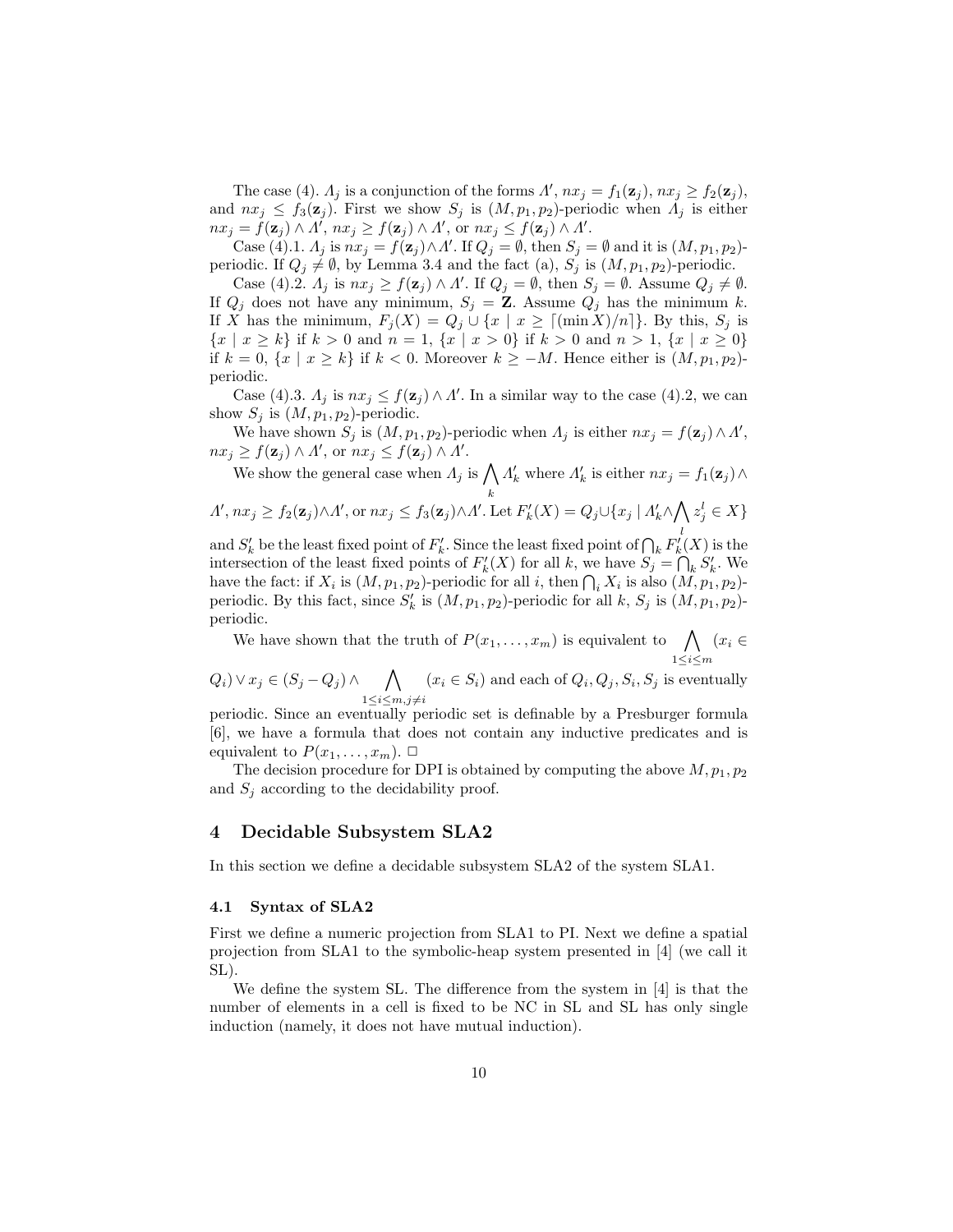**Definition 4.1 (System SL)** Pointer terms  $t ::= x \mid \text{nil.}$ 

Pure formulas  $\Pi ::=$  true | false  $|t = t | t \neq t | \Pi \wedge \Pi$ . Spatial formulas  $\Sigma ::= \text{emp} | t \mapsto (t_1, \ldots, t_{NC}) | P(\mathbf{t}) | \Sigma * \Sigma.$ Symbolic Heaps  $\phi ::= \Pi \wedge \Sigma$ . Definition Clauses  $\Phi ::= \exists \mathbf{x}.\phi$ . Definition Bodies  $\Psi ::= \Phi \mid \Psi \vee \Psi$ . Inductive Definitions pred  $P(\mathbf{x}) \equiv \Psi$ .

We assume inductive predicate symbols  $P<sup>N</sup>$  and  $P<sup>S</sup>$  for each inductive predicate symbol P. We write  $\mathbf{x}^N$  and  $\mathbf{x}^S$  for the integer variables and the pointer variables among the variables x respectively.

**Definition 4.2 (Projection)** The numeric projection  $(\Sigma)^N$  is defined by  $(\text{emp})^N \equiv (t \mapsto (\mathbf{u}))^N \equiv \text{true}, (P(\mathbf{t}, \mathbf{a}))^N \equiv P^N(\mathbf{a}), \text{ and } (\Sigma_1 * \Sigma_2)^N \equiv$  $(\Sigma_1)^N \wedge (\Sigma_2)^N$ .  $(\phi)^N$  is defined by  $(\Pi \wedge \Sigma \wedge \Lambda)^N \equiv (\Sigma)^N \wedge \Lambda$ .  $(\Phi)^N$  is defined by  $(\exists \mathbf{x} \cdot \phi)^N \equiv \exists \mathbf{x}^N . (\phi)^N$ .

 $(\Psi)^N$  is defined by  $(\Psi_1 \vee \Psi_2)^N \equiv (\Psi_1)^N \vee (\Psi_2)^N$ .

The spatial projection  $(u)^S$  is defined by  $(t)^S \equiv t$  and  $(a)^S \equiv \text{nil}$ .

The spatial projection  $(\Sigma)^S$  is defined by  $(\text{emp})^S \equiv \text{emp}, (t \mapsto (\mathbf{u}))^S \equiv t \mapsto$  $((\mathbf{u})^S)$ ,  $(P(\mathbf{t}, \mathbf{a}))^S \equiv P^S(\mathbf{t})$ , and  $(\Sigma_1 * \Sigma_2)^S \equiv (\Sigma_1)^S * (\Sigma_2)^S$ .

- $(\phi)^S$  is defined by  $(\Pi \wedge \Sigma \wedge \Lambda)^S \equiv \Pi \wedge (\Sigma)^S$ .
- $(\Phi)^S$  is defined by  $(\exists \mathbf{x}.\phi)^S \equiv \exists \mathbf{x}^S. (\phi)^S$ .
- $(\Psi)^S$  is defined by  $(\Psi_1 \vee \Psi_2)^S \equiv (\Psi_1)^S \vee (\Psi_2)^S$ .

We give the spatial projections of the predicates sort 11 and av1 in Section 2.1. Their numerical projections are already given in Section 3.

Example 5 (Spatial Part of Sorted Lists).

pred sortll $S(x) \equiv x \mapsto (\text{nil, nil}) \vee \exists x_1 \ldots \mapsto (\text{nil}, x_1) * \text{sortll}S(x_1).$ 

Example 6 (Spatial Part of AVL Trees).

pred avl $S(x) \equiv \text{emp} \wedge x = \text{nil} \vee \exists x_1 x_2 \ldots \mapsto (x_1, x_2) * \text{avl}^S(x_1) * \text{avl}^S(x_2)$ .

Definition 4.3 (System SLA2) The language of SLA2 is the same as that of SLA1 except inductive definitions. The inductive definitions of SLA2 are those of SLA1 with the following two restrictions. Let the inductive definition pred  $P(\mathbf{x}) \equiv \Psi$ .

(1) Its numeric projection pred  $P^{N}(\mathbf{x}^{N}) \equiv (\Psi)^{N}$  is an inductive definition of DPI.

 $(2)$  If the induction case has more than one occurrences of  $P$ , then the spatial projection of  $\Psi$  has the following form

$$
(\Psi)^S \equiv \psi_0 \vee \exists \mathbf{z}.\Pi \wedge *_k \in K w_k \mapsto (\mathbf{t}^k) * *_l P^S(\mathbf{z}^l),
$$

where  $\psi_0$  is a disjunction of the base cases,  $\mathbf{z}^l \subseteq \mathbf{z}$ , the variables in  $(\mathbf{z}^l)_l$  are mutually distinct and do not appear in  $\Pi$  or  $\{w_k \mid k \in K\}$ .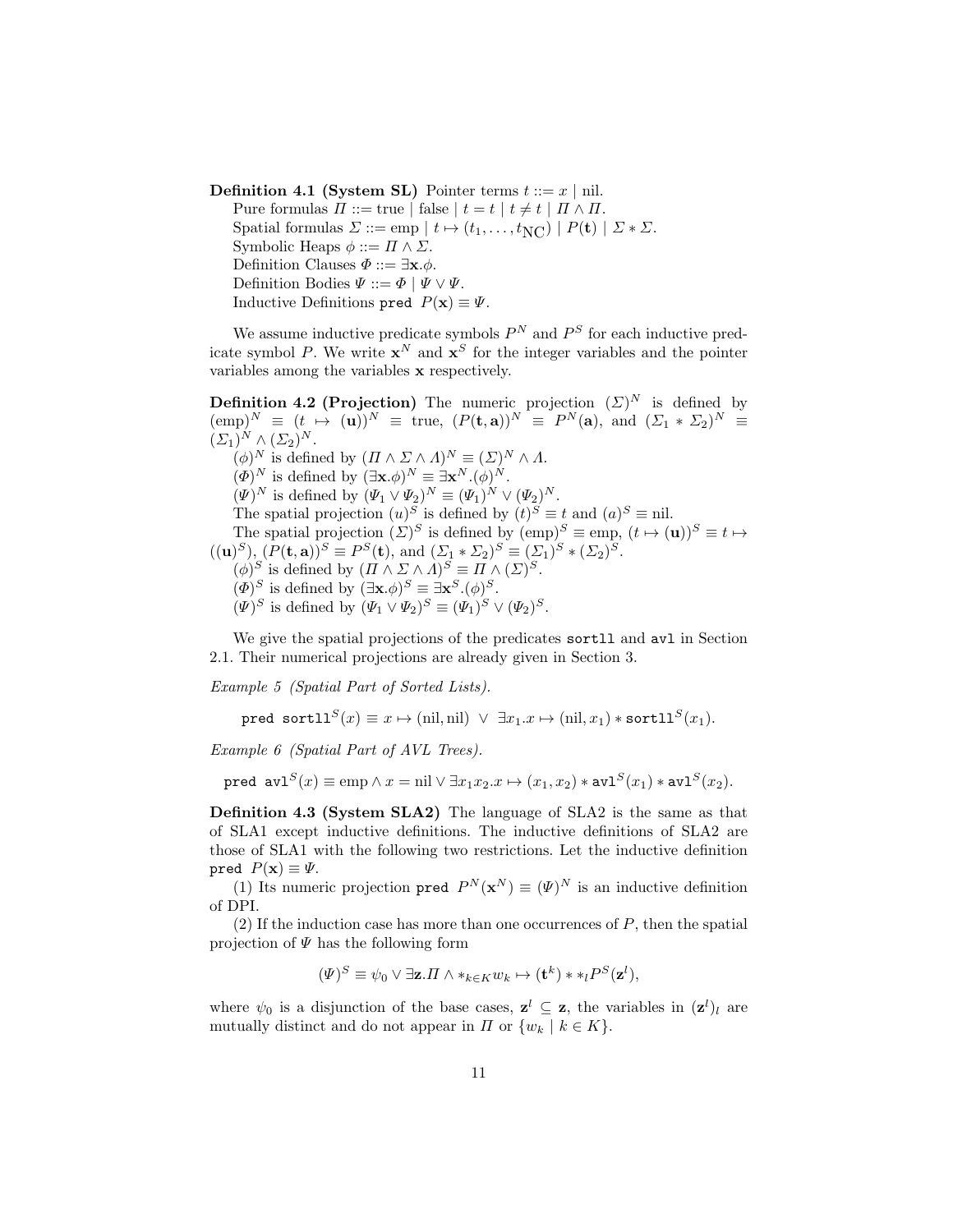We explain the condition (2). Let the induction case with more than one occurrences of P be  $\Phi$ . It says the argument  $z^l$  of P are distinct existential variables and they do not appear in  $\Pi$  or  $\{w_k \mid k \in K\}$ . Hence for the existential variables, we can choose arbitrary values such that  $P^{S}(\mathbf{x})$  is satisfiable by taking x to these values. In particular, we can choose some values such that the base case is true. Hence  $(\Phi)^{S(\tilde{T}')}$  is satisfiable for some unfolding tree T' of height 1, when  $(\Phi)^{S(T)}$  is satisfiable for some unfolding tree T of height  $\geq 1$ . Consequently The restriction (2) guarantees that if an unfolding tree  $T$  of  $P$  is not linear, then the base pair that interprets  $P$  unfolded by  $T$  is determined to be two possibilities depending on the height 0 or  $\geq 1$  of T.

Example 7 (Sorted Lists). The predicate sort11 in Section 2.1 can be defined in SLA2 as its spatial projection sortll<sup>S</sup>(x) satisfies the restriction (2) (the condition trivially holds since it does not apply) and its numeric projection sortl $1^N(x)$  is in DPI.

Example 8 (AVL Trees). The predicate  $av1$  in Section 2.1 can be defined in SLA2 as its spatial projection  $\text{av1}^{S}(x)$  satisfies the restriction (2) and its numeric projection  $av1<sup>N</sup>(x)$  is in DPI.

## 4.2 Unfolding Tree

This section defines unfolding trees, introduced in [7], in our notation. We use unfolding trees to synchronize the spatial part and the numeric part of a given symbolic heap in the proof of the decidability for SLA2. In general we can define unfolding trees for any logical system with inductive definitions including SLA1, SLA2, DPI, and SL.

Definition 4.4 (Unfolding Tree) Suppose the inductive definition of P

$$
\text{pred } P(\mathbf{x}) \equiv \bigvee_{1 \leq i \leq I} \Phi_i \vee \Phi[P, \dots, P]
$$

where  $\Phi_i$  is a base case and the induction case  $\Phi[P,\ldots,P]$  contains n occurrences of P. An unfolding tree T of P is defined by  $T ::= i | (T_1, \ldots, T_n)$  where  $1 \leq i \leq I$ .

An unfolding tree  $T$  of  $P$  specifies how we unfold the inductive predicate  $P$ . It is described as follows.

Definition 4.5 Suppose pred  $P(\mathbf{x}) \equiv \sqrt{\frac{\sum_{i=1}^{n} (x_i - x_i)^2}{n}}$  $1\leq i \leq I$  $\Phi_i \vee \Phi[P,\ldots,P].$ 

For an unfolding tree T of P,  $P^{(T)}$  is defined by:

$$
P^{(i)} \equiv \lambda \mathbf{x}.\Phi_i,
$$
  

$$
P^{((T_1,\ldots,T_n))} \equiv \lambda \mathbf{x}.\Phi[P^{(T_1)},\ldots,P^{(T_n)}].
$$

We write  $T(i, k)$  for  $(\ldots (i) \ldots)$  where  $\ldots$  denotes k parentheses.  $T(i, k)$  is the unfolding tree of length k with the leaf i and  $n = 1$ .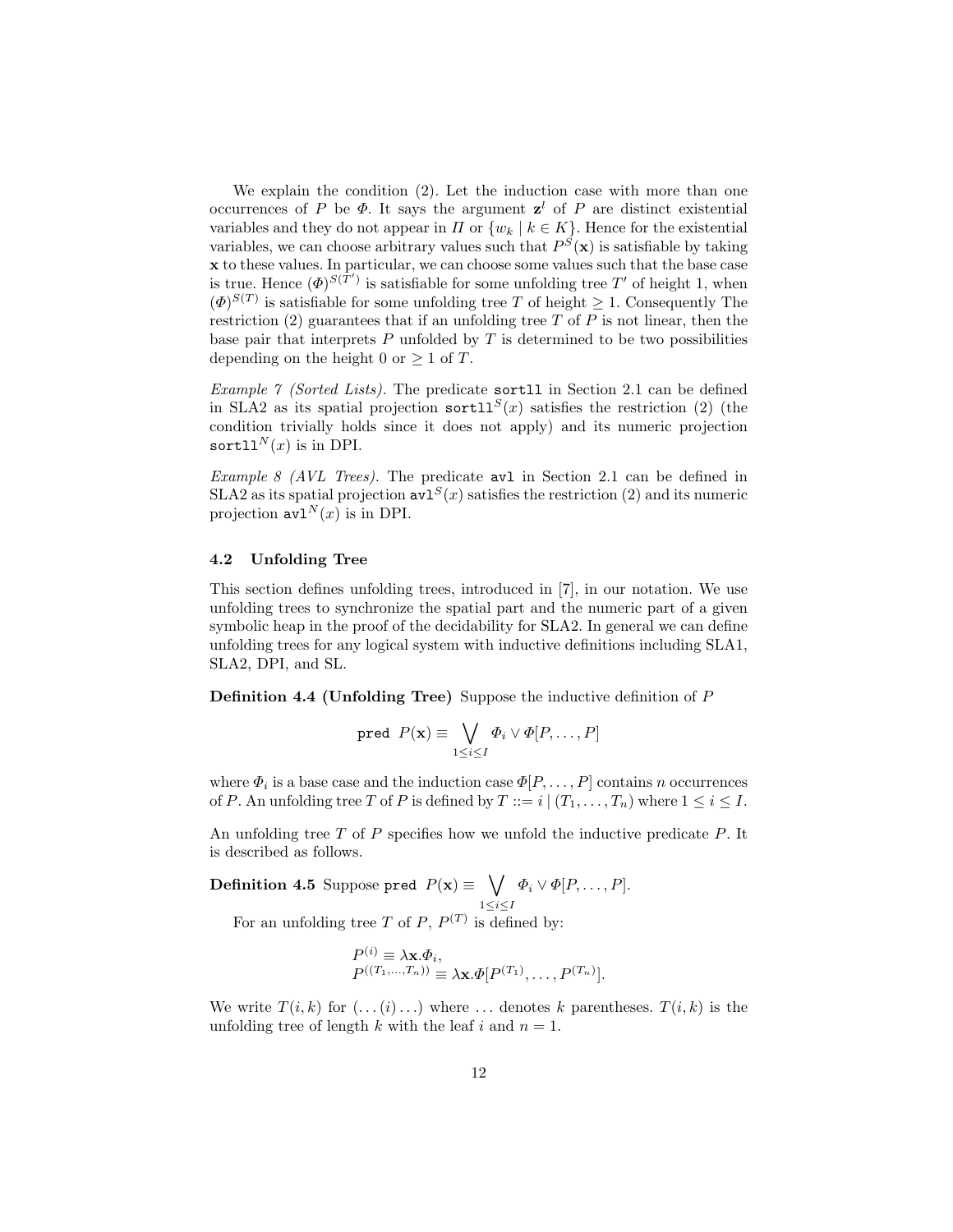The next proposition guarantees the synchronization of the spatial and numeric projections by an unfolding tree.

**Proposition 4.6**  $s, h \models P^{(T)}(\mathbf{t}, \mathbf{a})$  in SLA2 for some h iff  $s, h \models P^{S(T)}(\mathbf{t})$  in SL for some h and  $s \models P^{N(T)}(a)$  in DPI.

*Proof.* By induction on  $T. \Box$ 

The next proposition says the truth of  $P$  is that of  $P$  unfolded by some unfolding tree.

**Proposition 4.7**  $s, h \models P^{(T)}(\mathbf{x})$  for some T iff  $s, h \models P(\mathbf{x})$ .

*Proof.* The only if part is proved by  $P^k(\mathbf{x})$  where k is the height of T. The if part is shown by the definition of the truth.  $\Box$ 

#### 4.3 Base Pairs

In this section, we define base pairs adopted from [4]. We use base pairs to characterize unfolding trees T such that  $P^{(T)}(\mathbf{x})$  is satisfiable. For this purpose, we define a base pair  $(B, \Pi)$  for  $P^{(T)}(\mathbf{t})$  so that  $(B, \Pi)$  is satisfiable iff  $P^{(T)}(\mathbf{t})$ is satisfiable.

Compared with the base pairs in [4], [4] interprets a symbolic heap with inductive predicates by a set of base pairs. On the other hand we will interpret a symbolic heap  $\phi$  without any inductive predicates by a single base pair. A single base pair can work since  $\dot{\phi}$  does not contain disjunction.

Since we want the set of equivalence classes of base pairs to be finite, we have some notational difference with  $[4]$ : While  $[4]$  uses a multiset V for a base pair  $(V, \Pi)$ , we use a set B for a base pair  $(B, \Pi)$ . For free variables, [4] uses  $\lambda$ **x**.(V,  $\Pi$ ), but we implicitly use **x**. (V,  $\Pi$ ) is satisfiable when  $\Pi$  is satisfiable in [4], but our  $(B, \Pi)$  is satisfiable when  $\Pi \wedge \otimes B$  is satisfiable.

**Definition 4.8 (Base Pair)** We call  $(B, \Pi)$  a base pair when  $\Pi$  is a pure formula, and B is a set of pointer variables. For a pure formula  $\Pi$ ,  $\Pi$  is defined to be consistent if  $\Pi \not\models$  false.

For notation of multisets, we write  $\{e[x] \mid M \in M \setminus N$ ... $\}$  a multiset counting repetition of  $e[x]$  where each x is taken from the multiset V counting repetition.

We define  $[t]_H$  as  $\{u \mid \Pi \vdash u = t\}$ . It is an equivalence class containing t by the equality of  $\Pi$ .

For a multiset V of terms and a pure formula  $\Pi$ , we define  $V/\Pi$  as  $\{[t]_{\Pi} |_{M} t \in M V\}$ . It is a multiset of equivalence classes by the equality of  $\Pi. V/\Pi$  is called sound when  $V/\Pi$  does not have any duplicates and does not have any equivalence class containing nil.

**Definition 4.9 (Satisfiable Base Pair)** A base pair  $(B, \Pi)$  is defined to be satisfiable if  $\Pi$  is consistent and  $B/\Pi$  is sound.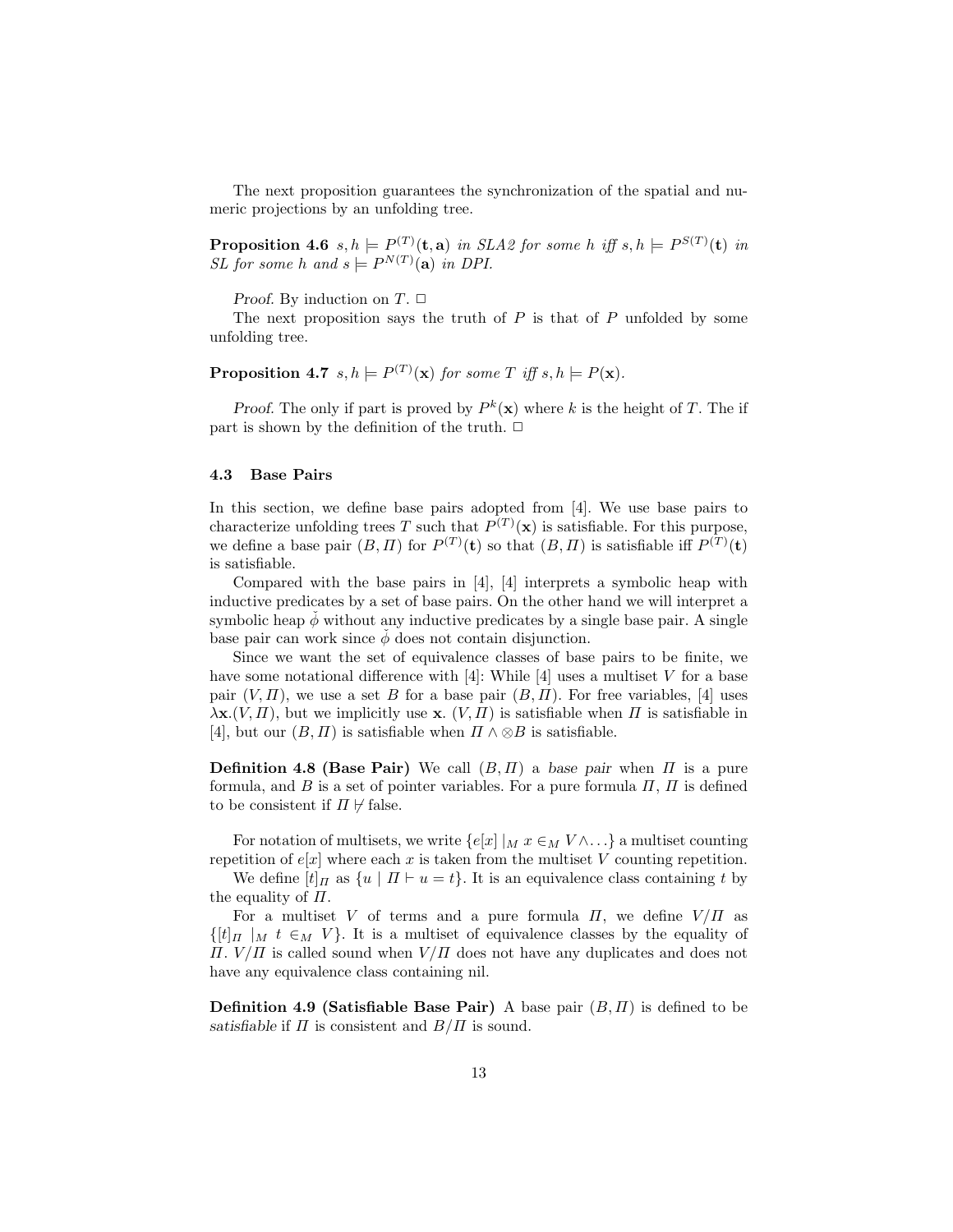We define  $\perp$  as  $(\emptyset, \text{false})$ . For a multiset V of terms and a pure formula  $\Pi$ , we define  $(V, \Pi)$  as  $(V, \Pi)$  if  $\Pi$  is consistent and  $B/\Pi$  is sound. Otherwise we define it as ⊥.

For a multiset V of terms, we define the multiset  $V[\mathbf{x} := \mathbf{t}]_M$  by replacing **x** by **t** counting repetition. We use  $\uplus$  for the multiset union.

We define

 $\Pi_1 \wedge (V, \Pi) = (V, \Pi_1 \wedge \Pi),$  $(V, \Pi)[\mathbf{x} := \mathbf{t}]_M = (V[\mathbf{x} := \mathbf{t}]_M, \Pi[\mathbf{x} := \mathbf{t}]),$  $(V_1, \Pi_1) * (V_2, \Pi_2) = (V_1 \uplus V_2, \Pi_1 \wedge \Pi_2).$ 

**Definition 4.10** We define  $(V_1, \Pi_1) \simeq (V_2, \Pi_2)$  by  $\Pi_1 \leftrightarrow \Pi_2$  and  $V_1/\Pi_1 =$  $V_2/\Pi_2$ . Then we say  $(V_1, \Pi_1)$  and  $(V_2, \Pi_2)$  are equivalent.

We write  $\Pi \leftrightarrow_{\mathbf{x}} \Pi'$  when  $\Pi \rightarrow \Pi_0$  iff  $\Pi' \rightarrow \Pi_0$  for every  $\Pi_0$  such that  $FV(\Pi_0) \subseteq \mathbf{x}$  and  $\Pi_0$  is either true, false,  $t_1 = t_2$ , or  $t_1 \neq t_2$ . We define  $\Pi - \mathbf{x}$  as some  $\Pi'$  such that  $\mathrm{FV}(\Pi') \subseteq FV(\Pi) - \mathbf{x}$  and  $\Pi' \leftrightarrow_{\mathbf{x}} \Pi$ .

For a set B of variables, we define  $\otimes B$  as

$$
\bigwedge \{t \neq u \mid t, u \in B, t \neq u\} \land \bigwedge \{t \neq \text{nil} \mid t \in B\}.
$$

We define a language that contains  $P^{(T)}(t)$ . Since  $P^{(T)}(t)$  is obtained from  $P(t)$  by unfolding inductive predicates, it does not contain any inductive predicates but it may have nested existential quantifiers. We use the name with ˇ for the corresponding syntactical category.

Spatial formulas  $\check{\Sigma} ::= \text{emp} \mid t \mapsto (t_1, \ldots, t_{NC}) \mid \exists \mathbf{x}. \check{\phi} \mid \check{\Sigma} * \check{\Sigma}.$ Symbolic Heaps  $\check{\phi} ::= \Pi \wedge \check{\Sigma}$ .

We define  $\llbracket \cdot \rrbracket$  for this language. We define  $\llbracket \check{\Sigma} \rrbracket$  by:

$$
\begin{array}{l}\n[\text{emp}] = (\emptyset, \text{true}), \n\llbracket t \mapsto (t_1, \dots, t_{\text{NC}}) \rrbracket = (\{t\}, \text{true}), \n\llbracket \exists \mathbf{x}. \check{\phi} \rrbracket = (B - \mathbf{x}, (\Pi \wedge \otimes B) - \mathbf{x}), \n\llbracket \check{\Sigma}_1 * \check{\Sigma}_2 \rrbracket = \llbracket \check{\Sigma}_1 \rrbracket * \llbracket \check{\Sigma}_2 \rrbracket.\n\end{array}
$$

We define  $\llbracket \check{\phi} \rrbracket$  by  $\llbracket \Pi \wedge \check{\Sigma} \rrbracket = \Pi \wedge \llbracket \check{\Sigma} \rrbracket$ .

Note that  $[\![\phi]\!]$  is  $(B,\Pi)$  such that B is a set of variables,  $FV(B), FV(\Pi) \subset$  $FV(\phi)$ , and  $(B, \Pi)$  is satisfiable if  $(B, \Pi) \neq \bot$ .

For a set **x** of variables, we write  $\beta_{\mathbf{x}}$  for the set of equivalence classes of base pairs with its free variables in **x** by  $\approx$ . We will often write  $(B, \Pi)$  for the equivalence class containing  $(B, \Pi)$ . For example, we will write  $(B, \Pi) \in X \subseteq \beta_{\mathbf{x}}$ when the equivalence class containing  $(B, \Pi)$  is in X. Note that  $[\![\check{\phi}]\!] \in \beta_{\text{FV}(\check{\phi})}$ .

The next lemma is useful to calculate  $[\![\ ]\!]$  by substitution. We write  $\check{\phi}[\check{\phi}_1]$  to explicitly display an occurrence of  $\check{\phi}_1$  in  $\check{\phi}$ .

 $\textbf{Lemma 4.11} \ \ (1) \ \llbracket \check{\phi}[\mathbf{x} := \mathbf{t}] \rrbracket \simeq \overline{\llbracket \check{\phi} \rrbracket [\mathbf{x} := \mathbf{t}]_M}.$ (2) If  $\llbracket \check{\phi}_1 \rrbracket \simeq \llbracket \check{\phi}_2 \rrbracket$ , then  $\llbracket \check{\phi}[\check{\phi}_1[\mathbf{x}:=\mathbf{t}]] \rrbracket \simeq \llbracket \check{\phi}[\check{\phi}_2[\mathbf{x}:=\mathbf{t}]] \rrbracket$ .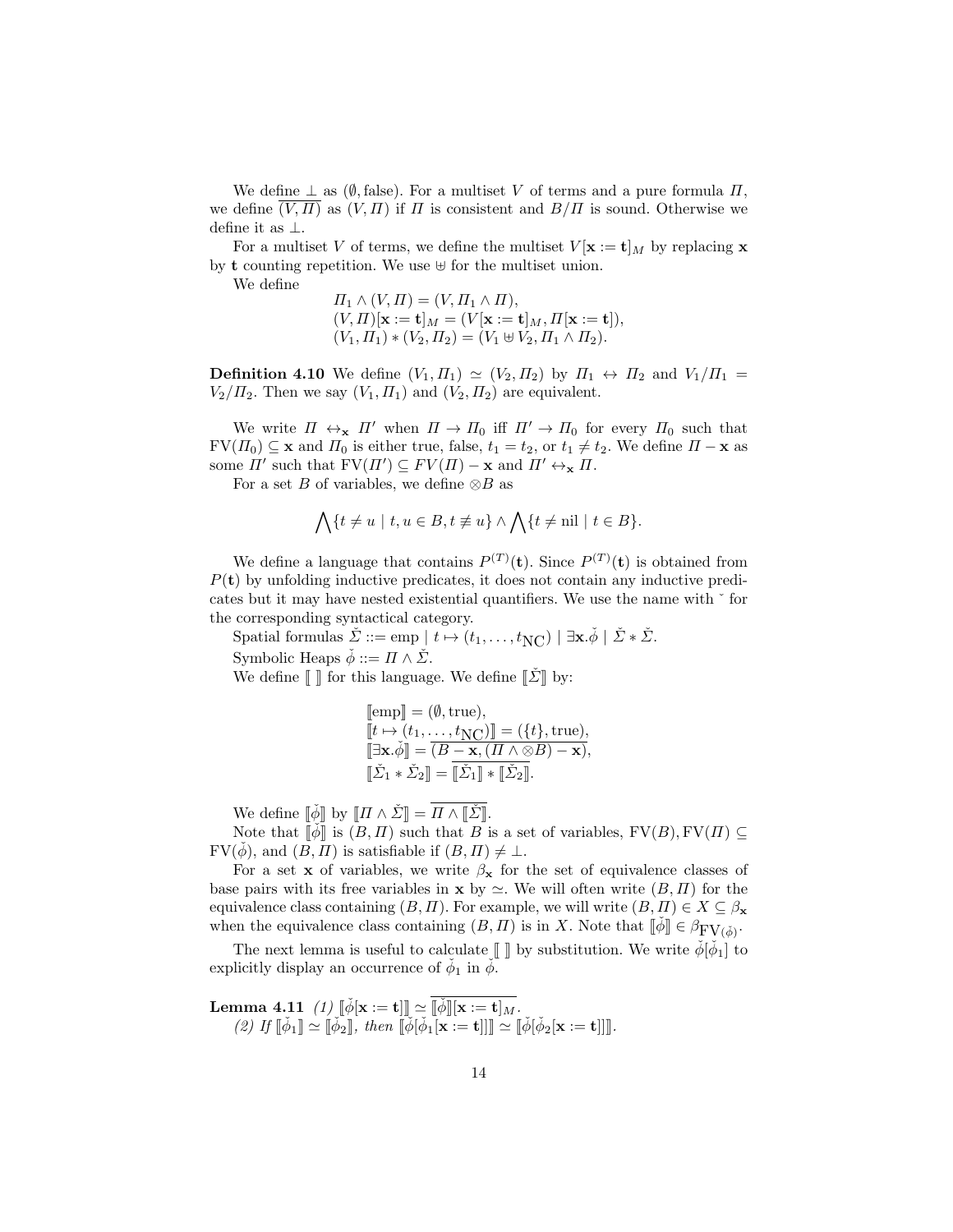*Proof.* (1) By induction on  $\check{\phi}$ .

(2) By induction on  $\phi$  and (1).  $\Box$ 

We have the following lemma similar to Lemmas 3.7 and 3.8 in [4].

**Lemma 4.12** (1) If  $[\![\check{\phi}]\!] = (B, \Pi)$  and  $s \models \Pi \land \otimes B$ , then there is h such that  $s, h \models \phi$  and  $s(B) \subseteq Dom(h)$ , and moreover we can freely choose values in  $Dom(h) - s(B)$ .

(2) If  $s, h \models \check{\phi}$  and  $\llbracket \check{\phi} \rrbracket = (B, \Pi),$  then  $s \models \Pi \land \otimes B$  and  $s(B) \subseteq Dom(h)$ .

Proof. Each of (1) and (2) is proved by induction on  $\check{\phi}$ .  $\Box$ 

The following proposition is an instance of the theorem 3.9 in [4] in our terms. It says a base pair characterizes the satisfiability.

**Proposition 4.13**  $\check{\phi}$  is satisfiable iff  $\lbrack \check{\phi} \rbrack$  is satisfiable.

Proof. By Lemma 4.12 (1)(2).  $\Box$ 

### 4.4 Decidability in SLA2

This section provides the decision procedure of the satisfiability in SLA2 and proves its correctness.

Our ideas of our decision algorithm are as follows. (1) We list up unfolding trees T such that  $[P^{S(T)}(t)]$  (the spatial part unfolded by T) is satisfiable. (2) The set  $\{T \mid \llbracket P^{S(T)}(\mathbf{t}) \rrbracket$  satisfiable has a periodic structure for the following reason. In the case where the induction case has only one occurrence of the inductive predicate, since the set of base pairs is finite, we have a periodic structure. In the case where the induction case has more than one occurrences of the inductive predicate, the satisfiability for T of height  $\geq 1$  is the same as that for T of height 1 by the restriction  $(2)$  of SLA2.  $(3)$  In the case where the induction case has only one occurrence of the inductive predicate, according to the set  $X = \{T \mid [P_1^{S(T)}(t)]\}$  satisfiable}, we make new inductive definitions for inductive predicates  $P_{1,i}$  so that for any unfolding tree  $T'$ ,  $P_{1,i}^{(T')}$  is equivalent to  $P_1^{N(T)}$  for some  $T \in X$ . (4) We decide the numeric part of these inductive predicates  $P_{1,i}$  by the decidability of DPI.

We will use the next two lemmas to define our decision procedure for SLA2, which can be straightforwardly shown.

**Lemma 4.14** For an induction case  $\Phi[P]$  with one occurrence of P in DPI,  $\Phi^{n}[P]$  is an induction case of P in DPI for  $n > 0$ .

We write  $\widetilde{T}$  to the set of leaves of an unfolding tree T.

Lemma 4.15 Assume pred  $P_2(x) \equiv \sqrt{}$  $1 \leq i \leq I_2$  $\Phi_{2,i} \vee \Phi_{2}[P_{2},P_{2}]$ in SLA2. If  $\Phi_{2,i}^S$  is satisfiable for all  $i \in \widetilde{(T_1, T_2)} \cup \widetilde{(T_3, T_4)}$ , then  $\llbracket P_2^{S((T_1, T_2))}(x) \rrbracket =$  $\llbracket P_2^{S((T_3,T_4))}(x) \rrbracket.$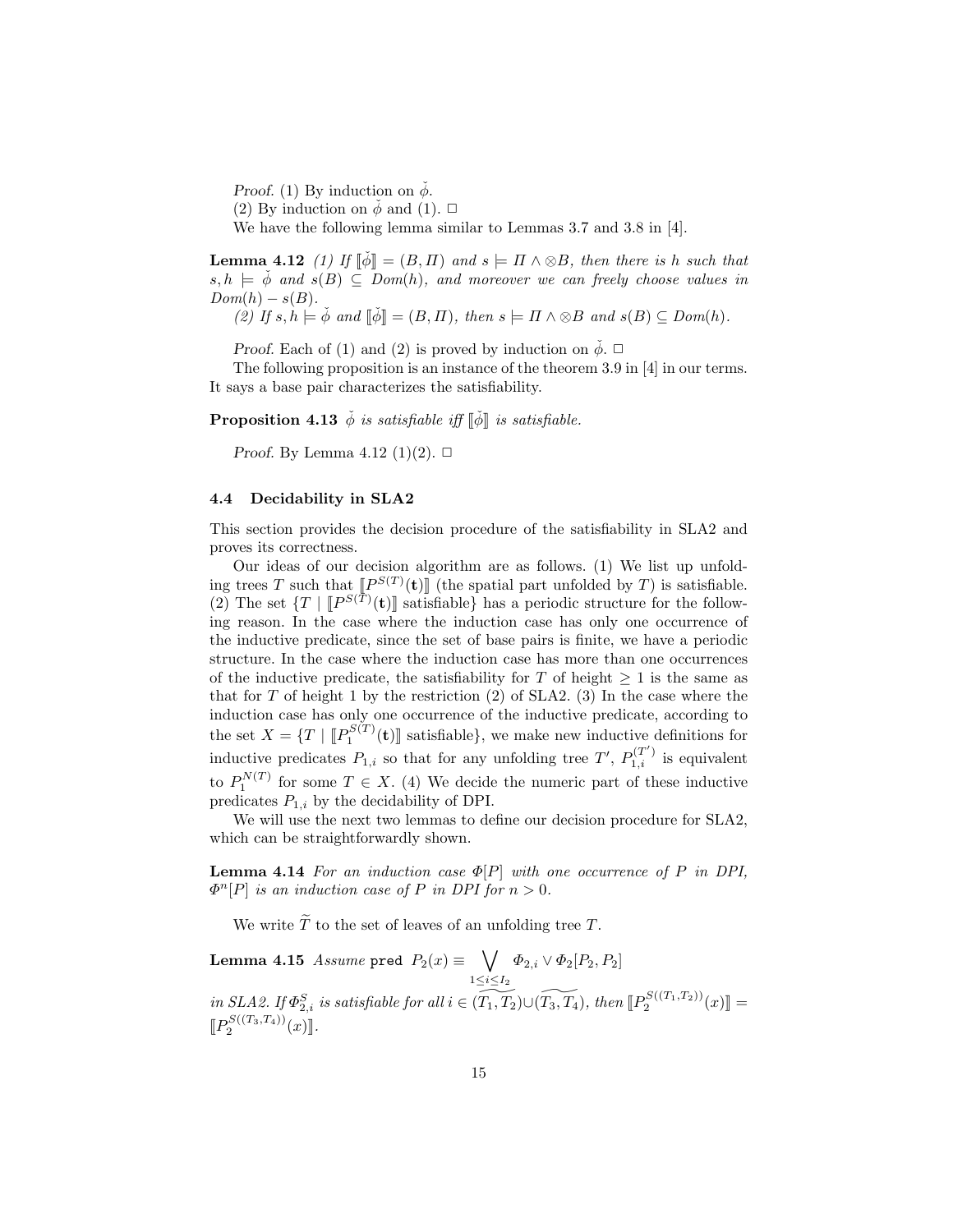The next theorem is one of our main results.

#### Theorem 4.16 The satisfiability of symbolic heaps is decidable in SLA2.

Proof. For simplicity, we discuss only the case when only  $P_1$  and  $P_2$  are inductive predicates, the induction case of  $P_1$  has one occurrence of  $P_1$ , and the induction case of  $P_2$  has two occurrences of  $P_2$ . For simplicity, we also assume  $P_1$  and  $P_2$  take one pointer variable and one integer variable.

The decision procedure for the satisfiability of a given symbolic heap in SLA2 is presented in Algorithm 1, where the input is the following symbolic heap:

$$
\phi \equiv \Pi \wedge *_{{k \in K}} w_k \mapsto (\mathbf{u}^k) * *_{{1 \le i \le I}} P_1(t_{1,i}, a_{1,i}) * *_{{1 \le j \le J}} P_2(t_{2,j}, a_{2,j}) \wedge \Lambda,
$$

with the inductive definitions

$$
\begin{aligned}\n\text{pred } P_1(x, y) &\equiv \bigvee_{1 \leq i \leq I_1} \Phi_{1,i} \vee \Phi_1[P_1], \\
\text{pred } P_2(x, y) &\equiv \bigvee_{1 \leq i \leq I_2} \Phi_{2,i} \vee \Phi_2[P_2, P_2],\n\end{aligned}
$$

where  $x$  is a pointer variable and  $y$  is an integer variable.

Note. In the algorithm, for  $1 \leq i \leq I$ , we use  $(l_i, n_i)$  to represent  $n_i$ -times application of the induction case to the  $l_i$ -th base case. For  $1 \leq j \leq J$ , we use  $1 \leq m_j \leq I_2$ to represent the  $m_j$ -th base case and  $(r, r)$  to represent the unfolding tree of height 1 with the r-th base case.

First we will show that there exist  $p_i < q_i$  in the step 1. By definition,

$$
(\varPhi_1^{n+1}[\lambda x.\varPhi_{1,i}])^S = (\varPhi_1[\lambda x.\varPhi_1^{n}[\lambda x.\varPhi_{1,i}]])^S.
$$

Hence, by Lemma 4.11 (2), if  $[\![\Phi^n_1[\lambda x.\Phi_{1,i}]\!] \simeq [\![\Phi^{n'}_1[\lambda x.\Phi_{1,i}]\!]$ , then  $[(\Phi_1^{n+1}[\lambda x.\Phi_{1,i}])^S] \sim [[(\Phi_1^{n'+1}[\lambda x.\Phi_{1,i}])^S]$ . Since the equivalence class containing  $[(\Phi_1^n[\lambda x.\Phi_{1,i}])^S]$  is in  $\beta_x$  for  $n = 0, 1, 2, \ldots$ , and  $\beta_x$  is finite, we have the same occurrences of some equivalence class in the sequence. Hence we have some  $n < n'$  such that  $[(\Phi_1^n[\lambda x.\Phi_{1,i}])^S]$  and  $[(\Phi_1^{n'}[\lambda x.\Phi_{1,i}])^S]$  are equivalent. We can take  $p_i, q_i$  as the least ones among these  $n, n'$ .

Next, by the following  $(1)(2)$ , we will show that the algorithm returns Yes iff  $\phi$  is satisfiable.

(1) We will show that the algorithm returns Yes if  $\phi$  is satisfiable.

Assume  $\phi$  is satisfiable.

Let  $\mathbf{x} = x_{1,1} \dots x_{1,I_1} x_{2,1} \dots x_{2,I_2}, \mathbf{y} = y_{1,1} \dots y_{1,I_1} y_{2,1} \dots y_{2,I_2}, \mathbf{t} =$  $t_{1,1} \ldots t_{1,I_1} t_{2,1} \ldots t_{2,I_2}$ , and  $\mathbf{a} = a_{1,1} \ldots a_{1,I_1} a_{2,1} \ldots a_{2,I_2}$ . Define the predicate P by

$$
P(\mathbf{x}, \mathbf{y}) \equiv \Pi \wedge *_{k \in K} w_k \mapsto (\mathbf{u}^k) * *_{1 \leq i \leq I} P_1(x_{1,i}, y_{1,i}) * *_{1 \leq j \leq J} P_2(x_{2,j}, y_{2,j}).
$$

Since  $P(\mathbf{t}, \mathbf{a})$  and  $\phi$  are equivalent,  $P(\mathbf{t}, \mathbf{a})$  is satisfiable. By Proposition 4.7 we have some T such that  $P^{(T)}(\mathbf{t}, \mathbf{a})$  is satisfiable. By Proposition 4.6, both  $P^{S(T)}(\mathbf{t})$ and  $P^{N(T)}(\mathbf{a})$  are satisfiable.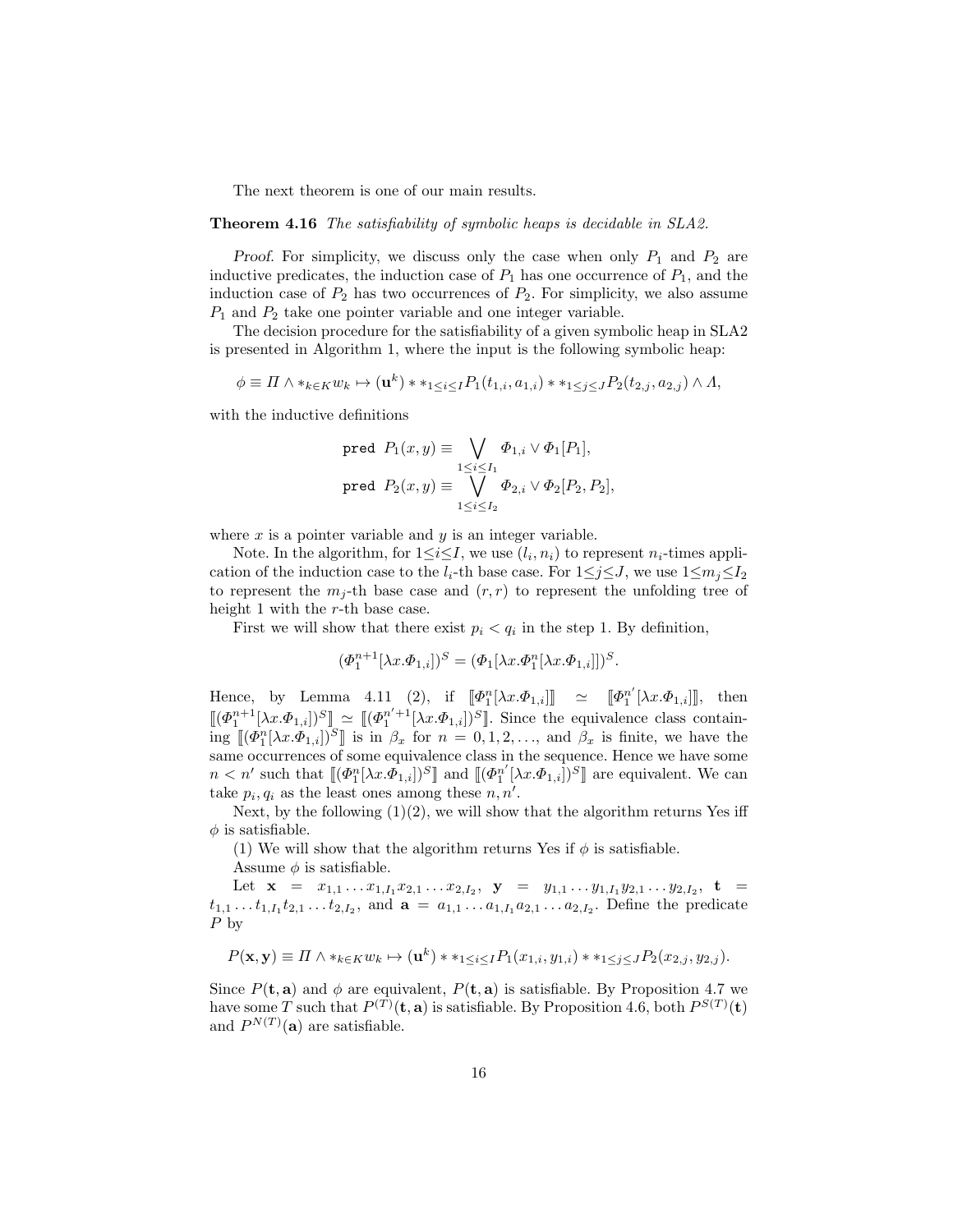#### Algorithm 1: Decision Procedure for SLA2

#### input :  $\phi$

output: Yes or No

**Step 1.** Compute  $p_i, q_i$  for each  $1 \leq i \leq I_1$  as follows. Choose *i*. Compute the sequence  $[(\Phi_1^n[\lambda x.\Phi_{1,i}])^S]$  for  $n = 0, 1, 2, \ldots$  Take the smallest  $p_i, q_i$  such that  $p_i < q_i$ , and the  $p_i$ -th occurrence and the  $q_i$ -th occurrence are equivalent. Set  $I_3$  to be  $\{i \mid \Phi_{2,i} \text{ satisfies } X \cup C \text{ to be } I_3\}$ 

 $\{(l_1, n_1, \ldots, l_I, n_I, m_1, \ldots, m_J) \mid 1 \leq l_i \leq I_1, 0 \leq n_i < q_i, 1 \leq m_j \leq I_2 \vee (m_j =$  $(r, r) \wedge r \in I_3$  }.

Step 2. If C is empty, then return No and stop. Otherwise take some new element in  $C$  and go to the next step.

Step 3. Check whether the following formula is satisfiable:

$$
[\![\Pi \wedge *_k \in K w_k \mapsto ((u^k)^S) * *_{1 \leq i \leq I} P_1^{S(T(l_i, n_i))}(t_{1,i}) * *_{1 \leq j \leq J} P_2^{S(m_j)}(t_{2,j})]\!].
$$

If it is not satisfiable, then go to the step 2 for the next loop. **Step 4.** For each  $1 \leq i \leq I$ , by Lemma 4.14 and Theorem 3.5, define  $\Lambda_{1,i}$  as some arithmetical formula equivalent to  $P_{1,i}(a_{1,i})$  where  $P_{1,i}$  is defined by

$$
\text{pred } P_{1,i}(y) \equiv (\varPhi_1^{n_i}[\lambda y. \varPhi_{1,l_i}])^N \vee (\varPhi_1^{q_i-p_i}[P_1])^N [P_1^N := P_{1,i}].
$$

For each  $1 \leq j \leq J$ , by Theorem 3.5, define  $\Lambda_{2,j}$  as  $(\Phi_{2,m_j})^N[y := a_{2,j}]$  if  $1 \leq m_j \leq I_2$ , and some arithmetical formula equivalent to  $(\Phi, [P, P_1])^N [P^N] = P_1 [\psi] = g_1$ , where  $P_2$  is defined by  $(\Phi_2|P_2)$ 

$$
[P_2, P_2]
$$
<sup>N</sup> $[P_2^N := P_3][y := a_{2,j}]$  where  $P_3$  is defined by

$$
\text{pred } P_3(y) \equiv \bigvee_{i \in I_3} \Phi_{2,i}^N \vee (\Phi_2[P_2, P_2])^N
$$

if  $m_j = (r, r)$ .

Step 5. Check if the following formula is satisfiable  $\Lambda$  $1\leq i\leq I$  $\Lambda_{1,i} \wedge \Lambda$  $1\leq j\leq J$  $\varLambda_{2,j}\wedge\varLambda$ 

If it is true, then return Yes and stop. Step 6. Go to the step 2 for the next loop.

Let T be  $(T_{1,1},...,T_{1,I},T_{2,1},...,T_{2,I})$ . Let

$$
\phi' \equiv \prod \wedge *_k \in K \ w_k \mapsto (\mathbf{u}^k) * *_1 \leq i \leq I P_1^{(T_{1,i})}(t_{1,i}, a_{1,i}) * *_1 \leq j \leq J P_2^{(T_{2,j})}(t_{2,j}, a_{2,j})
$$

Then  $P^{(T)}(\mathbf{t}, \mathbf{a})$  is  $\phi'$ ,  $P^{S(T)}(\mathbf{t})$  is  $\phi'^S$ , and  $P^{N(T)}(\mathbf{a})$  is  $\phi'^N$ . Hence both  $\phi'^S$  and  $\phi^{\prime N}$  are satisfiable. By Proposition 4.13,  $\lbrack \phi^{\prime S}\rbrack$  is satisfiable.

Let  $T_{1,i}$  be  $T(l_i, n'_i)$ . Take  $n_i$  such that  $n'_i = n_i + k(q_i - p_i)$  for some  $k \geq 0$  and  $n_i < q_i - p_i$ . Since  $[\![P_1^{S(T_{1,i})}(x)]\!] = [\![ (\Phi_1^{n_i'}[\lambda x.\Phi_{1,l_i}])^S ]\!]$ , and  $[\![ (\Phi_1^{p_i}[\lambda x.\Phi_{1,l_i}])^S ]\!] \simeq$  $[(\Phi_1^{q_i}[\lambda x.\Phi_{1,l_i}])^S]$  by the step 1, we have  $[[P_1^{S(T_{1,i})}(x)]] \simeq [[P_1^{S(T(l_i,n_i))}(x)]]$ .

Define  $m_j$  as  $T_{2,j}$  if  $1 \le T_{2,j} \le I_2$  and  $(r,r)$  if  $T_{2,j}$  is  $(T_1,T_2)$  for some  $T_1,T_2$ and r is arbitrarily chosen from  $\widetilde{(T_1, T_2)}$ . Since  $P_2^{S(T_{2,j})}(t_{2,j})$  is satisfiable,  $\Phi_{2,i}^S$  is satisfiable for all  $i \in \widetilde{(T_1, T_2)}$ . Since  $[[P_2^{S((T_1, T_2))}(x)]] = [[P_2^{S((r,r))}(x)]]$  by Lemma 4.15,  $\llbracket P_2^{S(T_{2,j})}(x) \rrbracket = \llbracket P_2^{S(m_j)}(x) \rrbracket$ .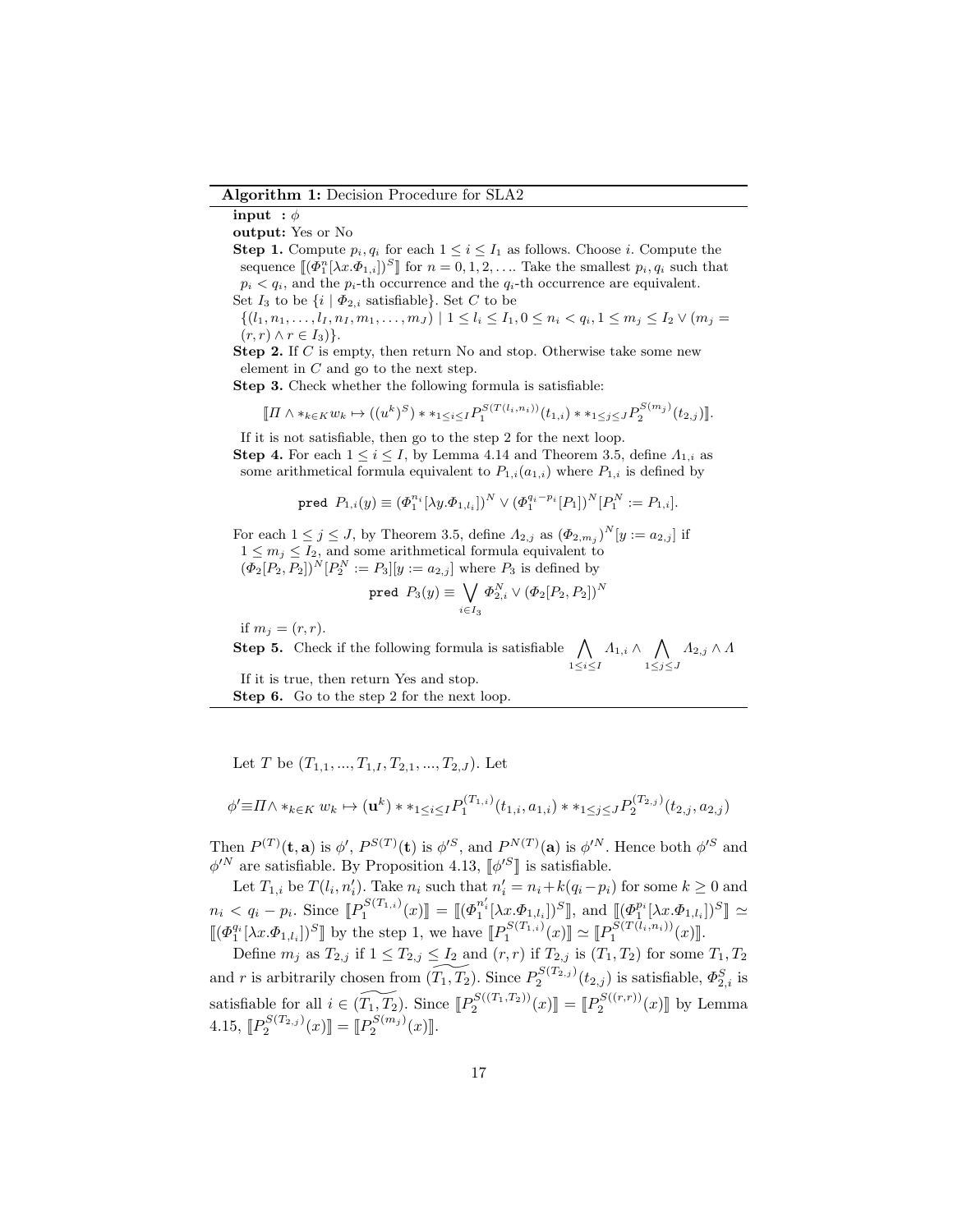Since  $[[P_1^{S(T_{1,i})}(x)] \simeq [[P_1^{S(T(l_i,n_i))}(x)]$ ,  $[[P_2^{S(T_{2,j})}(x)]] = [[P_2^{S(m_j)}(x)]$ , and  $\llbracket \phi'^{S} \rrbracket$  is satisfiable,

$$
[\![\varPi\wedge *_{{k \in K}} w_k \mapsto ((u^k)^S) * *_{{1 \leq i \leq I}} P_1^{S(T(l_i,n_i))}(t_{1,i}) * *_{{1 \leq j \leq J}} P_2^{S(m_j)}(t_{2,j})]\!]
$$

is satisfiable by Lemma 4.11 (2). Hence we go from the step 3 to the step 4.

Since  $\phi^N$  is satisfiable, we have s such that  $s \models \phi^N$ . Hence  $s \models$  $P_1^{N(T_{1,i})}(a_{1,i}), s \models P_2^{N(T_{2,j})}(a_{2,j}), \text{ and } s \models \Lambda. \text{ Since } P_1^{N(T(l_i,k(q_i-p_i)))}(y) \equiv$  $P_{1,i}^{k}(y)$ , we have  $P_{1}^{N(T_{1,i})}(y) \to P_{1,i}(y)$ . Therefore  $P_{1}^{N(T_{1,i})}(a_{1,i}) \to \Lambda_{1,i}$  by the step 4. If  $0 \le T_{2,j} \le I_2$ , then  $P_2^{N(T_{2,j})} \equiv A_{2,j}$  by the step 4. If  $T_{2,j} = (T_1, T_2)$ , then  $P_2^{N(T_{2,j})}(a_{2,j}) \to (\Phi_2[P_2, P_2])^N[P_2^N := P_3][y := a_{2,j}]$  and  $P_2^{N(T_{2,j})} \to \Lambda_{2,j}$ by the step 4. Hence we have  $s \models A_{1,i}$  and  $s \models A_{2,j}$ . Hence  $s \models \bigwedge A_{1,i} \land A_{2,i}$  $1\leq i \leq I$ 

 $\wedge$  $1\leq j\leq J$  $\Lambda_{2,j} \wedge \Lambda$ . Hence the algorithm returns Yes at the step 5.

(2) We will show that  $\phi$  is satisfiable if the algorithm returns Yes.

We have some  $(l_1, n_1, \ldots, l_I, n_I, m_1, \ldots, m_J)$  such that

$$
[\![\varPi \wedge *_k \in K w_k \mapsto ((u^k)^S) * *_1 \leq i \leq I P_1^{S(T(l_i, n_i))}(t_{1,i}) * *_1 \leq j \leq J P_2^{S(m_j)}(t_{2,j})]\!]
$$

is satisfiable by the step 3, and  $\Lambda$  $1\leq i \leq I$  $\Lambda_{1,i} \wedge \Lambda$  $1\leq j\leq J$  $\Lambda_{2,j} \wedge \Lambda$  is satisfiable by the step 5.

Then we have s such that  $s \models \bigwedge$  $1 \leq i \leq I$  $\varLambda_{1,i} \wedge \varLambda$  $1\leq j\leq J$  $\Lambda_{2,j} \wedge \Lambda$ . Then  $s \models \Lambda_{1,i}$ .

Since  $\Lambda_{1,i} \leftrightarrow P_{1,i}(a_{1,i}),$  we have some  $k_i \geq 0$  such that  $s \models$  $P_1^{N(T(l_i,n_i+k_i(q_i-p_i)))}(a_{1,i})$ . Define  $T_{1,i}$  as  $T(l_i,n_i+k(q_i-p_i))$ . Then  $s \models$  $P_1^{N(T_{1,i})}(a_{1,i}).$ 

We define  $T_{2,j}$  such that  $s \models P_2^{N(T_{2,j})}(a_{2,j})$  by cases according to  $m_j$ . Case 1.  $1 \le m_j \le I_2$ . We define  $T_{2,j}$  as  $m_j$ . Then  $s \models P_2^{N(T_{2,j})}(a_{2,j})$ .

Case 2.  $m_j = (r, r)$ . Since  $A_{2,j} \leftrightarrow (\Phi_2[P_2, P_2])^N[y := a_{2,j}]$ , there are  $T_{3,j}, T_{4,j}$ such that  $\Phi_{2,i}$  is satisfiable for all  $i \in \widetilde{(T_{3,j}, T_{4,j})}$ , and  $s \models (\Phi_2[P, P])^N[P :=$  $P_2^{N(T_{3,j})}, P_2^{N(T_{4,j})}$  [y :=  $a_{2,j}$ ], which is  $P_2^{N((T_{3,j},T_{4,j}))}(a_{2,j})$ . Define  $T_{2,j}$  as  $(T_{3,j}, T_{4,j})$ . Then  $s \models P_2^{N(T_{2,j})}(a_{2,j})$ . Let

$$
\phi' \equiv \Pi \wedge *_k \in K w_k \mapsto (\mathbf{u}^k) * *_{1 \leq i \leq I} P_1^{(T_{1,i})}(t_{1,i}, a_{1,i}) * *_{1 \leq j \leq J} P_2^{(T_{2,j})}(t_{2,j}, a_{2,j}) \wedge \Lambda.
$$

Then we have  $s \models \phi^{\prime N}$ .

 $[P_1^{S(T_{1,i})}(x)] \simeq [P_1^{S(T(l_i,n_i))}(x)]$  by the step 1.

We can show that  $[[P_2^{S(T_{2,j})}(x)]] = [[P_2^{S(m_j)}(x)]]$  as follows. If  $1 \leq m_j \leq I_2$ , then  $T_{2,j} = m_j$  and the claim holds. Assume  $m_j = (r, r)$ . Then  $T_{2,j}$  is  $(T_{3,j}, T_{4,j})$ . Since  $[[P_2^{S(T_{2,j})}(x)]] = [[P_2^{S((r,r))}(x)]]$  by Lemma 4.15, we have the claim.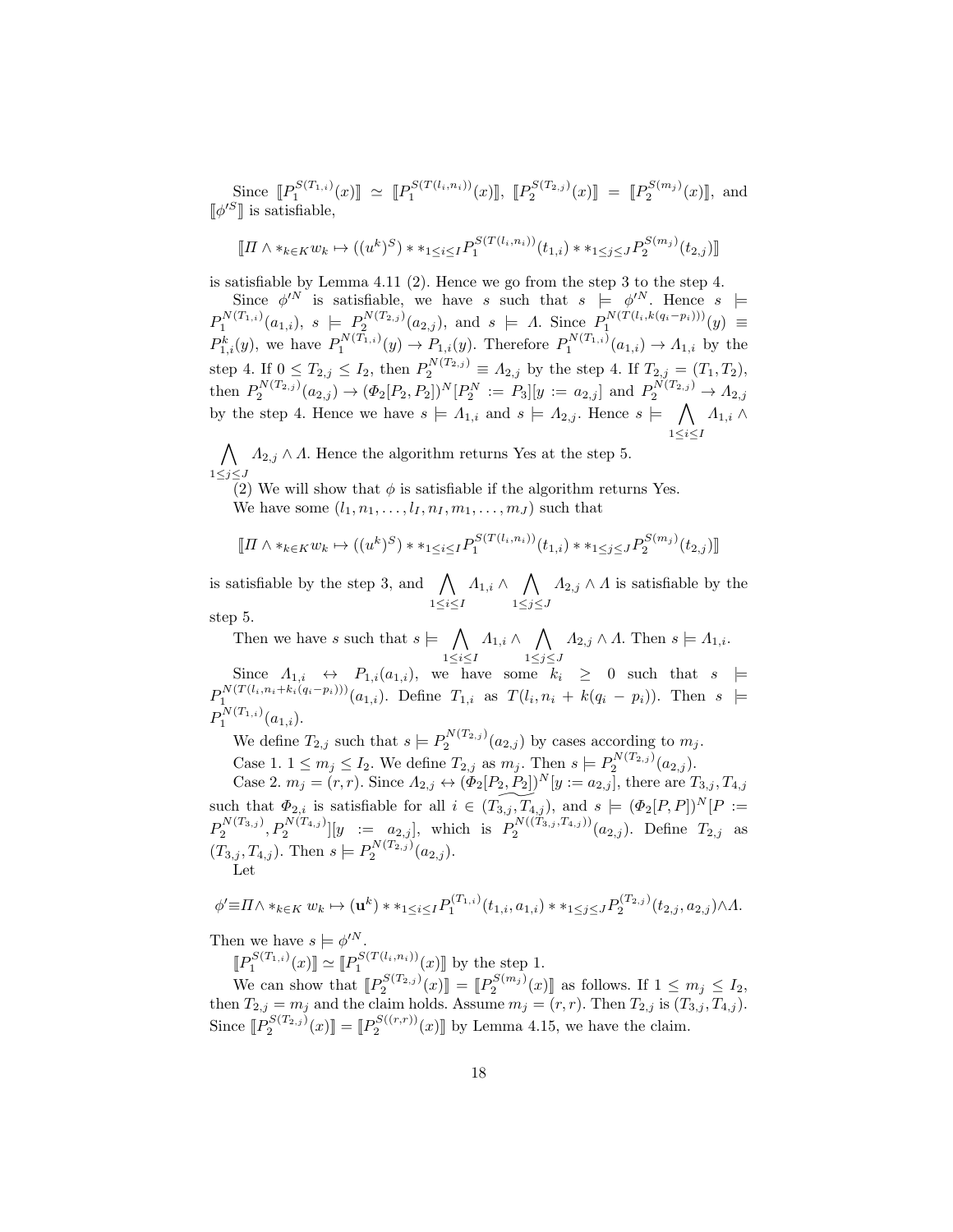Since 
$$
\llbracket P_1^{S(T_{1,i})}(x) \rrbracket \simeq \llbracket P_1^{S(T(l_i,n_i))}(x) \rrbracket
$$
,  $\llbracket P_2^{S(T_{2,j})}(x) \rrbracket = \llbracket P_2^{S(m_j)}(x) \rrbracket$ , and  

$$
\llbracket \Pi \wedge *_{k \in K} w_k \mapsto ((u^k)^S) * *_{1 \leq i \leq I} P_1^{S(T(l_i,n_i))}(t_{1,i}) * *_{1 \leq j \leq J} P_2^{S(m_j)}(t_{2,j}) \rrbracket
$$

is satisfiable, by Lemma 4.11 (2),

$$
[\![\Pi \wedge *_k \in K w_k \mapsto ((u^k)^S) * *_{1 \leq i \leq I} P_1^{S(T_{1,i})}(t_{1,i}) * *_{1 \leq j \leq J} P_2^{S(T_{2,j})}(t_{2,j})]\!]
$$

is satisfiable. Namely  $\llbracket \phi'^S \rrbracket$  is satisfiable. By Proposition 4.13,  $\phi'^S$  is satisfiable. Hence we have  $s', h$  such that  $s', h \models \phi'^S$ .

We define s'' by  $s''(x) = s'(x)$  for a pointer variable x and  $s''(y) = s(y)$  for an integer variables y. We have  $s'', h \models \phi'^S$ .

Let  $\mathbf{x} = x_{1,1} \dots x_{1,I_1} x_{2,1} \dots x_{2,I_2}, \mathbf{y} = y_{1,1} \dots y_{1,I_1} y_{2,1} \dots y_{2,I_2}, \mathbf{t} =$  $t_{1,1} \ldots t_{1,I_1} t_{2,1} \ldots t_{2,I_2}$ , and  $\mathbf{a} = a_{1,1} \ldots a_{1,I_1} a_{2,1} \ldots a_{2,I_2}$ . Define the predicate P by

$$
P(\mathbf{x}, \mathbf{y}) \equiv \Pi \wedge *_{k \in K} w_k \mapsto (\mathbf{u}^k) * *_{1 \leq i \leq I} P_1(x_{1,i}, y_{1,i}) * *_{1 \leq j \leq J} P_2(x_{2,j}, y_{2,j}).
$$

Define T as  $(T_{1,1},...,T_{1,I},T_{2,1},...,T_{2,J})$ . Then  $P^{(T)}(\mathbf{t},\mathbf{a})$  is  $\phi', P^{S(T)}(\mathbf{t})$  is  $\phi'^S$ , and  $P^{N(T)}(\mathbf{a})$  is  $\phi^{\prime N}$ .

Since

$$
s'', h \models P^{S(T)}(\mathbf{t}),
$$
  

$$
s'' \models P^{N(T)}(\mathbf{a}),
$$

by Proposition 4.6 we have some  $h'$  such that

$$
s'', h' \models P^{(T)}(\mathbf{t}, \mathbf{a}).
$$

Namely  $s'', h' \models \phi'$ . Hence  $s'', h' \models \phi$ .  $\Box$ 

## 5 Conclusion

We have proved that the satisfiability of symbolic heaps in SLA1 system with inductive definitions and Presburger arithmetic without any restrictions is undecidable. We have proposed a decidable symbolic-heap subsystem SLA2 with inductive definitions and Presburger arithmetic with some restrictions, and provided its decision algorithm as well as its correctness proof. To support this result, we have also defined a related decidable subsystem DPI of Presburger arithmetic and inductive definitions with some restrictions.

We have imposed a significant restriction on SLA2 for the case when the unfolding trees becomes non-linear. SLA2 supports AVL trees, but does not support sorted AVL trees because the minimum values and the maximum values interact. Future work could relax the restrictions by using semilinear sets so that it supports a wider class of data structures. We have not investigated pointer arithmetic. An extension of our results to pointer arithmetic could be another future work.